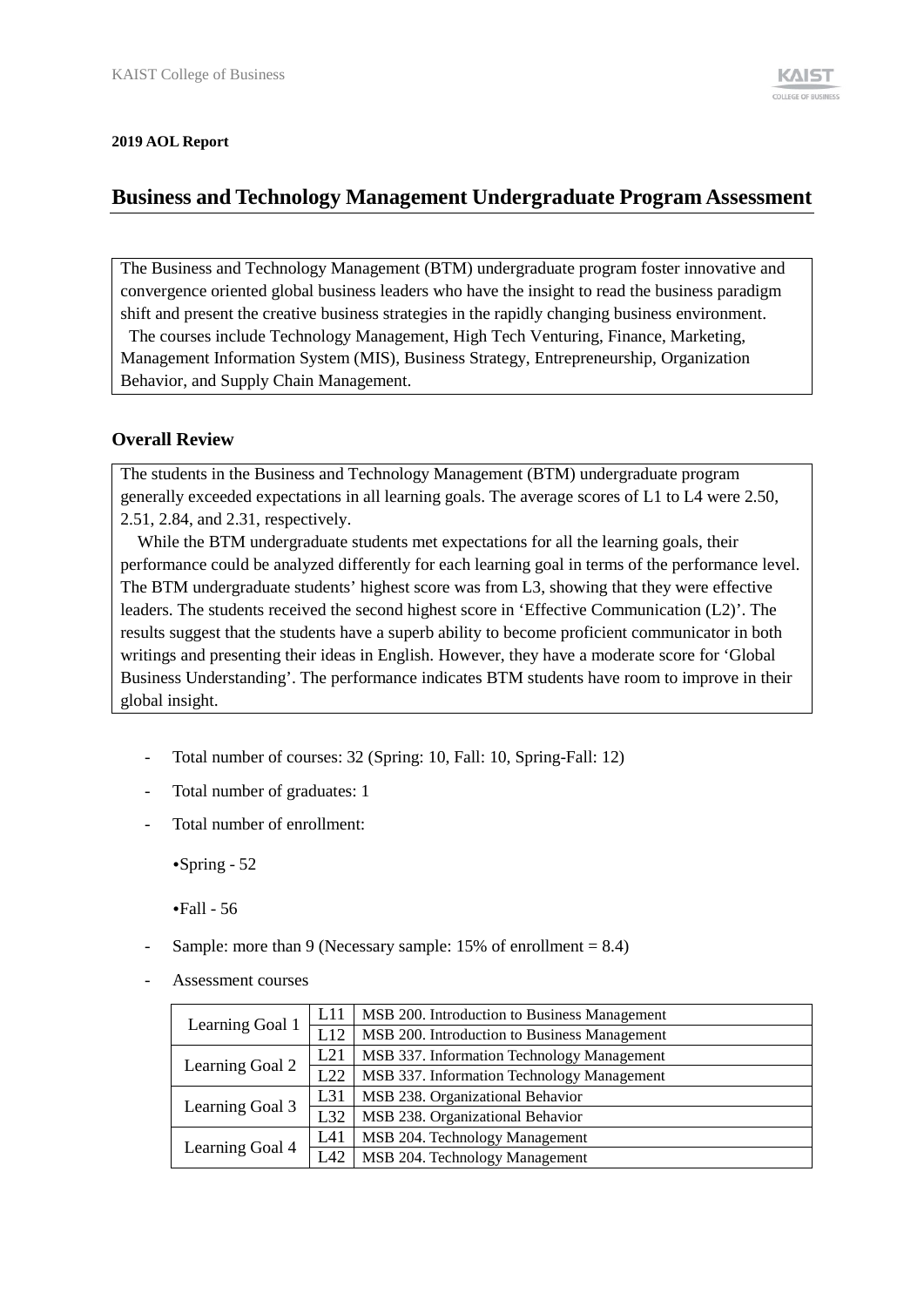### **Overview of Assessment**

| <b>Business and Technology Management Undergraduate Assessment:</b>                                                                                                                              |                                            |                                          |  |  |  |
|--------------------------------------------------------------------------------------------------------------------------------------------------------------------------------------------------|--------------------------------------------|------------------------------------------|--|--|--|
|                                                                                                                                                                                                  | <b>Learning Goal 1</b>                     |                                          |  |  |  |
| Learning Goal 1 Analytical, Critical, and Integrative Thinking<br>-Students apply analytical, critical and integrative thinking                                                                  |                                            |                                          |  |  |  |
| <b>Learning Objective</b>                                                                                                                                                                        | <b>Sample</b>                              | <b>Methods</b>                           |  |  |  |
| L11) Students can synthesize and<br>apply the information within and<br>across disciplines.<br>L12) Students can formulate,<br>identify and apply an appropriate,<br>qualitative or quantitative | Students enrolled in<br>$MSB 200 (N = 47)$ | <b>Team Project Report</b><br>Evaluation |  |  |  |
| methodology for solving<br>problems.                                                                                                                                                             |                                            |                                          |  |  |  |
|                                                                                                                                                                                                  | <b>Findings</b>                            |                                          |  |  |  |

 $\checkmark$  The mean scores of test evaluation and qualification exam evaluation for both L11 and L12 exceeded 2 (meets expectations); the scores for L11 and L12 were 2.52 and 2.48 respectively.

 $\checkmark$  The overall score implies that most graduates were able to conduct quality research through BTM courses.

 $*1$  = Fails to Meet Expectations, 2 = Meets Expectations, 3 = Exceeds Expectations

The overall mean score for L11 is 2.52. The result implies that the students' performances exceeded expectations in this learning objective. Especially, higher average scores were obtained in 'Identification of research/project issues (Trait 1)', 'Inter-disciplinary alternatives (Trait 2)' and 'Verify suggested findings (Trait 5)'. The results indicate that the students exceled not only in identifying problems that potentially required interdisciplinary exploration, but also in verifying their own ideas and results. Comparably, the students obtained a comparatively lower scores in 'Effective research capability (Trait 3; 2.34)' and 'Understand and apply inter-disciplinary theory and knowledge (Trait 4; 2.45)'. It suggests that BTM students have room to improve in understanding interdisciplinary theories and building effective research capabilities based on such knowledge.

The overall mean score for L12 is 2.48, indicating that the students' performance level generally met the expectations in applying appropriate methodologies for solving problems. Considering that all students received the highest scores of 2.81 in 'Problem finding (Trait 1)' and 'Consistent conclusions (Trait 4)', they were trained especially well in identifying the problem and arriving at consistent, logical conclusions based on the analyses. Nonetheless, the students have some room for improvement in 'Using proper methods and tools for analysis (Trait 3)', whether it is regarding 'Quantitative or qualitative techniques (Trait 2)'.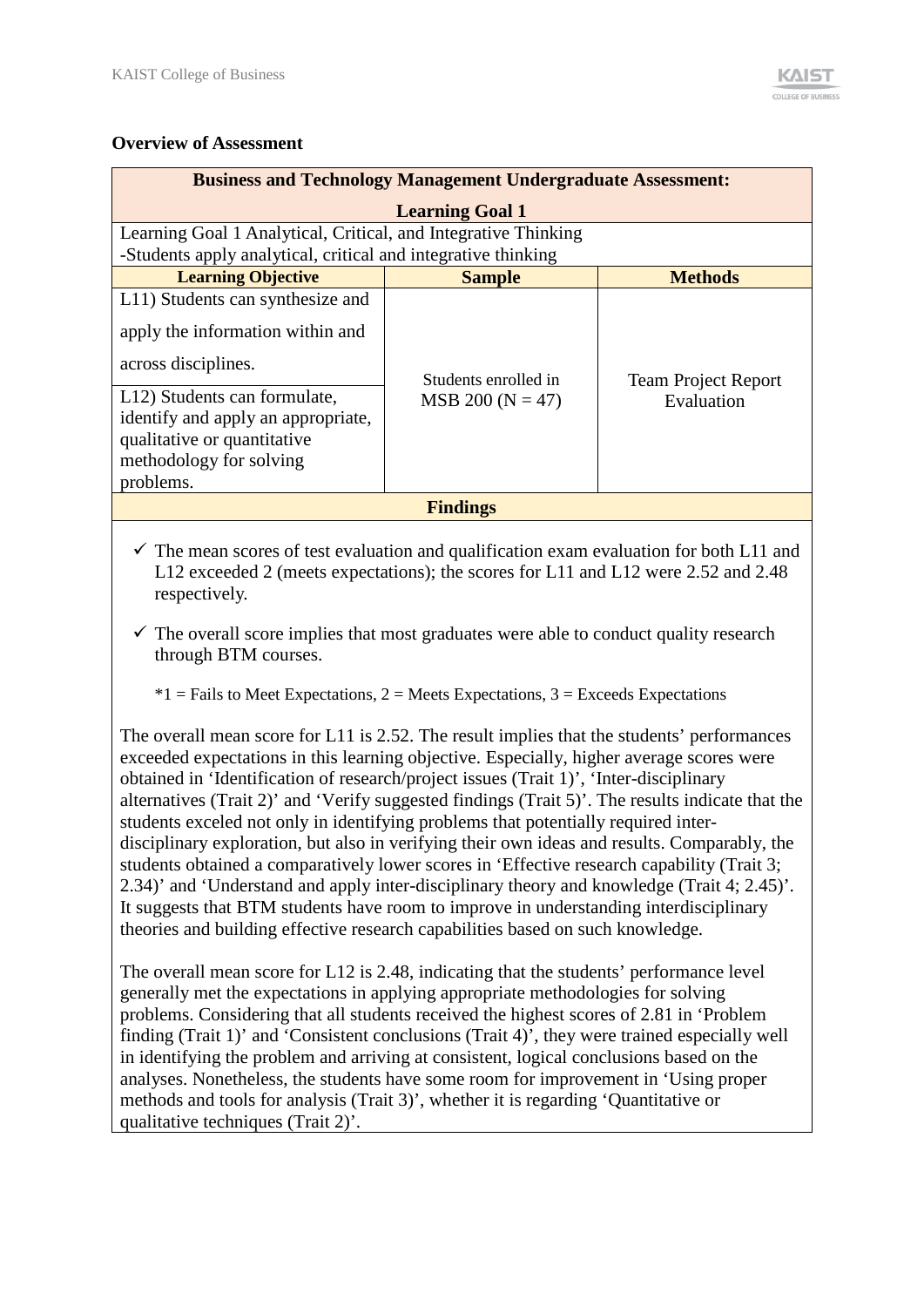| <b>Business and Technology Management Undergraduate Assessment:</b>                                                                                                    |                                            |                              |  |  |
|------------------------------------------------------------------------------------------------------------------------------------------------------------------------|--------------------------------------------|------------------------------|--|--|
|                                                                                                                                                                        | <b>Learning Goal 2</b>                     |                              |  |  |
| Learning Goal 2 Effective Communication-Students become effective communicators                                                                                        |                                            |                              |  |  |
| <b>Learning Objective</b>                                                                                                                                              | <b>Sample</b>                              | <b>Methods</b>               |  |  |
| L <sub>21</sub> ) Students can produce valid<br>reports written in English.<br>L <sub>22</sub> ) Students can efficiently<br>present and deliver ideas<br>effectively. | Students enrolled in<br>$MSB 337 (N = 39)$ | <b>Assignment Evaluation</b> |  |  |
| <b>Findings</b>                                                                                                                                                        |                                            |                              |  |  |

- $\checkmark$  The mean scores of project report evaluation for both L21 and L22 exceeded 2 (meets expectations); the scores for L21 and L22 were 2.54 and 2.48 respectively.
- $\checkmark$  The overall score implies that most graduates were able to communicate effectively and professionally through BTM courses.

 $*1$  = Fails to Meet Expectations, 2 = Meets Expectations, 3 = Exceeds Expectations

The overall mean score for L21 is 2.54. The result implies that BTM students became capable of writing English reports. Although students exceeded the expectations in every trait, further disciplines with text-based materials could improve their skills in 'Language (Trait 2)' and 'Spelling and Grammar (Trait 3)'.

The overall mean score for L22 is 2.48. BTM students' ability in presenting and delivering their ideas generally met the instructor's expectations. The highest score was 2.62 in 'Organization (Trait 1)', showing that the BTM students could systematically arrange their presentation to communicate their thought well within time. The lowest score was 2.33 in 'Voice Quality and Pace (Trait 3)'. While the evaluation for this trait is still beyond expectation, the results also show that there is room to improve the students' English conversation skills in terms of attitude or voice.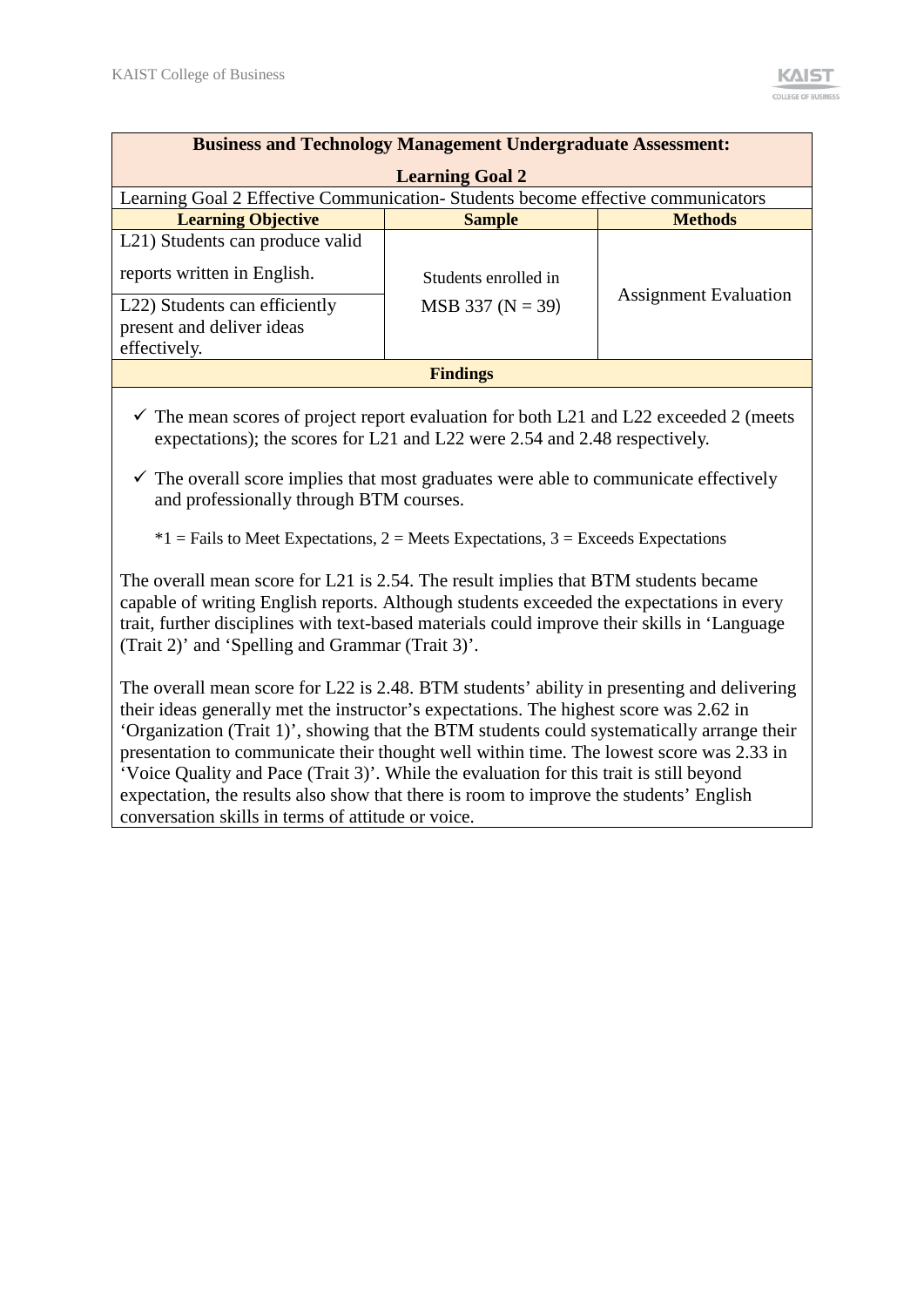| <b>Business and Technology Management Undergraduate Assessment:</b>                                                                                      |                                            |                                |  |  |  |  |  |
|----------------------------------------------------------------------------------------------------------------------------------------------------------|--------------------------------------------|--------------------------------|--|--|--|--|--|
|                                                                                                                                                          | <b>Learning Goal 3</b>                     |                                |  |  |  |  |  |
| Learning Goal 3 Effective Leadership-Students will have effective leadership skills                                                                      |                                            |                                |  |  |  |  |  |
| <b>Learning Objective</b>                                                                                                                                | <b>Sample</b>                              | <b>Methods</b>                 |  |  |  |  |  |
| L31) Students will demonstrate<br>characteristics that contribute to<br>effective teams.<br>L32) Students employ leadership<br>and collaborative skills. | Students enrolled in<br>$MSB 238 (N = 53)$ | <b>Presentation Evaluation</b> |  |  |  |  |  |
| <b>Findings</b>                                                                                                                                          |                                            |                                |  |  |  |  |  |

 $\checkmark$  The mean scores of project report evaluation for both L31 and L32 exceeded 2 (meets expectations); the scores for L31 and L32 were 2.84 and 2.83 respectively.

 $\checkmark$  The overall score implies that most graduates were able to communicate effectively and professionally through BTM courses.

 $*1$  = Fails to Meet Expectations, 2 = Meets Expectations, 3 = Exceeds Expectations

The overall mean score for L31 is 2.84. According to this result, the BTM students' have sufficient ability in demonstrating characteristics for team effectiveness. The highest scores were 2.91 in 'Commitment (Trait 1)' and 'Contributions (Trait 3)', implying that the students not only offer their own ideas and listen to the others', but also follow up on suggestions through reports in subsequent meetings. The relatively lower score was 2.72, shown in 'Balance between task and interpersonal relations (Trait 2)'. Nonetheless, the evaluation of all leadership-related attributes greatly exceeded expectations, with not a single student failing to meet the expectations.

The overall mean score for L32 was 2.83, which shows that the BTM students have adequate leadership and collaborative skills. The highest score is 2.93 in 'Sharing vision (Trait 1)' and the lowest score is 2.77 in 'Facilitate communication (Trait 2)', which also greatly exceeded expectations. These results show that BTM students were effective leaders who could share their vision, communicate, and stay on track in their classes.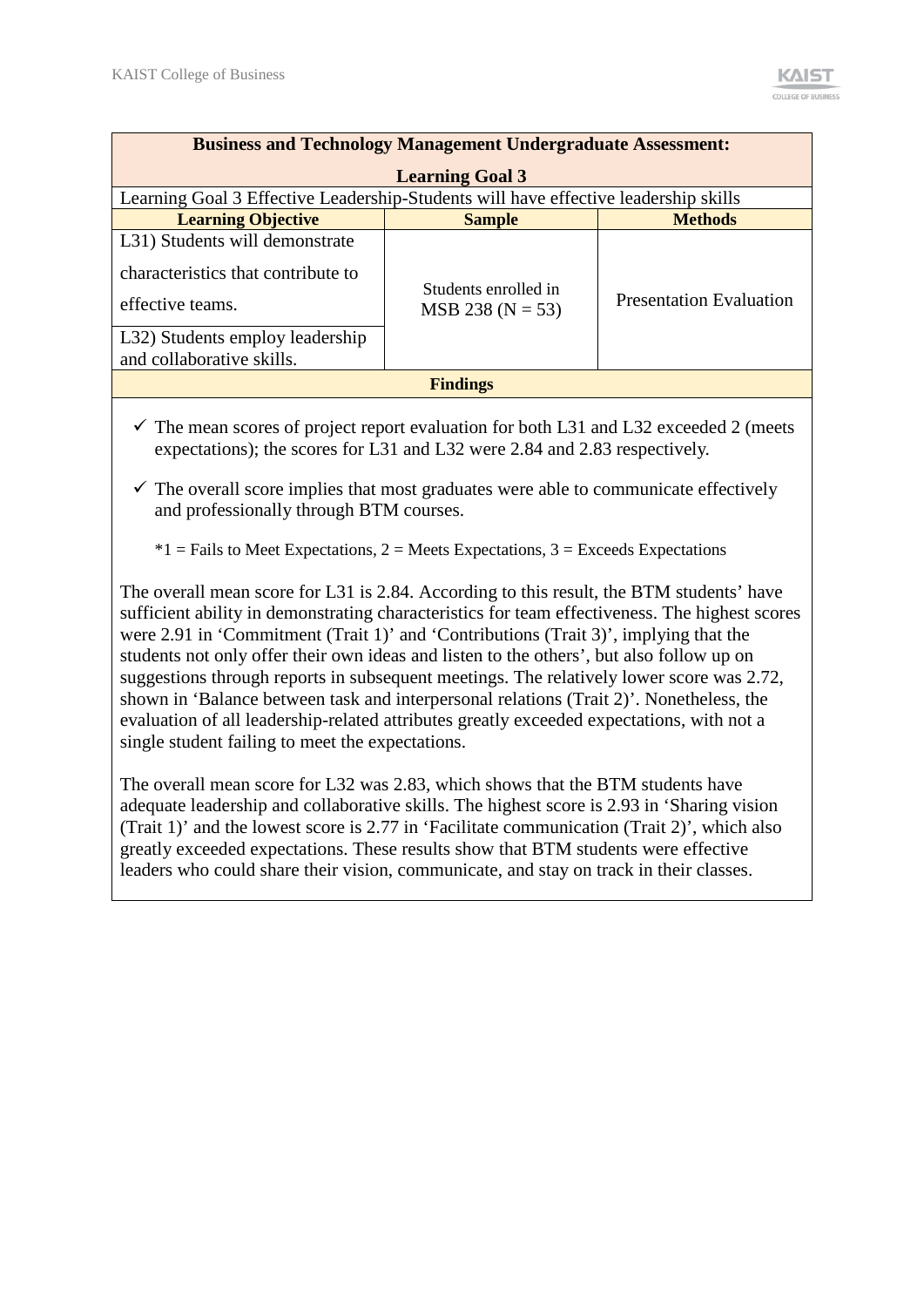| <b>Business and Technology Management Undergraduate Assessment:</b>                          |                        |                             |  |  |
|----------------------------------------------------------------------------------------------|------------------------|-----------------------------|--|--|
|                                                                                              | <b>Learning Goal 4</b> |                             |  |  |
| Learning Goal 4 Global Business Understanding-Students acquire global business understanding |                        |                             |  |  |
| <b>Learning Objective</b>                                                                    | <b>Sample</b>          | <b>Methods</b>              |  |  |
| L41) Students will be able to                                                                |                        |                             |  |  |
| identify relevant global issues and                                                          |                        |                             |  |  |
| trend                                                                                        | Students enrolled in   | <b>Project Presentation</b> |  |  |
| L42) Students will be able to                                                                | $MSB204 (N=34)$        | Evaluation                  |  |  |
| understand the impact of the                                                                 |                        |                             |  |  |
| global environments on business                                                              |                        |                             |  |  |
| and technology issues and trend.                                                             |                        |                             |  |  |
| <b>Findings</b>                                                                              |                        |                             |  |  |

- $\checkmark$  The mean scores of project report evaluation for both L41 and L42 exceeded 2 (meets expectations); the scores for L41 and L42 were 2.52 and 2.09 respectively.
- $\checkmark$  The overall score implies that most graduates acquired sufficient understanding of global issues and their impact through BTM courses.

 $*1$  = Fails to Meet Expectations, 2 = Meets Expectations, 3 = Exceeds Expectations

The overall mean score for L41 was 2.52, showing that BTM students can adequately identify trends in global markets and economy. Students scored 2.27, 2.47, and 2.82 for 'Identification of global issues (Trait 1)', 'Understand the global issues (Trait 2)', and 'Understand cultural differences (Trait 3)' respectively. The results show that students already have a good understanding of global issues but can further improve their skills in identifying and understanding global trend with advanced training.

The overall mean score for L42 was 2.09. The result shows that students have a moderate ability in understanding the impact of the global environments on business and technology issues and trends. As they scored 2.15 and 2.03 for 'Knowledge of global issues in Business/Economic & Technology (Trait 1)' and 'Understand the impact of global business and technology issues (Trait 2)', the BTM students seem to have partial insights to sense the global business and technology issues.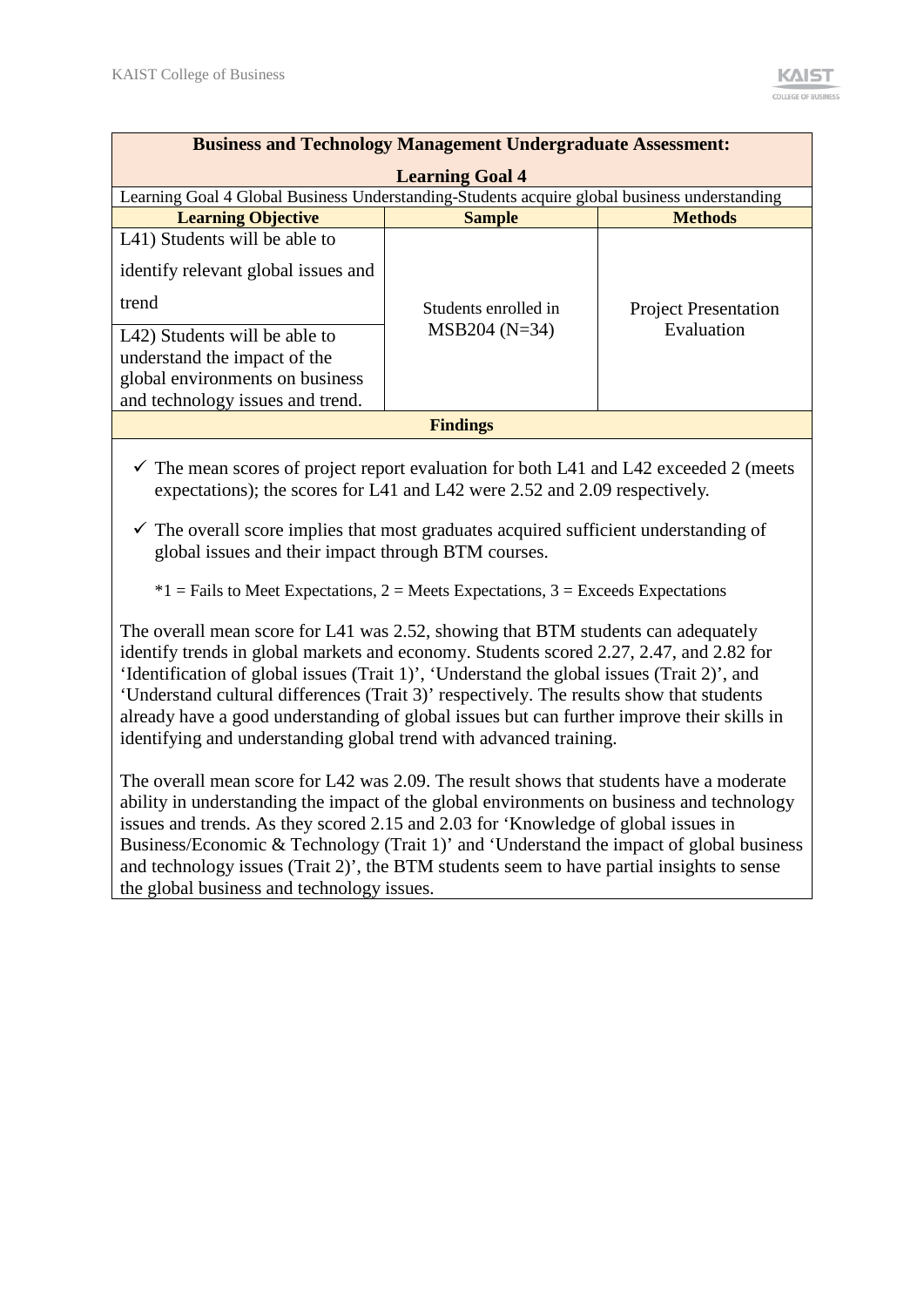

## **Data Analysis and Results**

|                         | <b>Assessment Learning Goal 1 (L1): MSB200_Introduction to Management</b>                                         |                                                       |                                             |                                                                                      |                                         |  |
|-------------------------|-------------------------------------------------------------------------------------------------------------------|-------------------------------------------------------|---------------------------------------------|--------------------------------------------------------------------------------------|-----------------------------------------|--|
| <b>Learning</b>         | L1: Analytical, Critical, and Integrative Thinking - Students apply analytical, critical and integrative thinking |                                                       |                                             |                                                                                      |                                         |  |
| Goal                    |                                                                                                                   |                                                       |                                             | L11: Students can synthesize and apply the information within and across disciplines |                                         |  |
| <b>Traits</b>           | <b>T1. Identification of</b><br>research/project issues                                                           | <b>T2. Iinter-disciplinary</b><br><b>alternatives</b> | <b>T3. Effective research</b><br>capability | <b>T4. Understand and</b><br>apply inter-disciplinary<br>theory and knowledge        | <b>T5. Verify suggested</b><br>findings |  |
| <b>Students</b>         | 47                                                                                                                | 47                                                    | 47                                          | 47                                                                                   | 47                                      |  |
| $\mathbf{1}$            | $\overline{2}$                                                                                                    | $\overline{2}$                                        | $\overline{2}$                              | $\overline{2}$                                                                       | $\overline{2}$                          |  |
| $\overline{2}$          | $\overline{2}$                                                                                                    | $\overline{2}$                                        | $\overline{2}$                              | $\overline{2}$                                                                       | $\overline{2}$                          |  |
| $\overline{\mathbf{3}}$ | $\overline{2}$                                                                                                    | $\overline{2}$                                        | $\overline{2}$                              | $\overline{2}$                                                                       | $\overline{2}$                          |  |
| $\overline{\mathbf{4}}$ | $\overline{2}$                                                                                                    | $\overline{2}$                                        | $\overline{2}$                              | $\overline{2}$                                                                       | $\overline{2}$                          |  |
| 5                       | $\overline{2}$                                                                                                    | 3                                                     | 3                                           | $\overline{2}$                                                                       | $\overline{2}$                          |  |
| 6                       | $\overline{2}$                                                                                                    | 3                                                     | 3                                           | $\overline{2}$                                                                       | $\overline{2}$                          |  |
| 7                       | $\overline{2}$                                                                                                    | 3                                                     | 3                                           | $\overline{2}$                                                                       | $\overline{2}$                          |  |
| 8                       | $\overline{2}$                                                                                                    | 3                                                     | 3                                           | $\overline{2}$                                                                       | $\overline{2}$                          |  |
| $\boldsymbol{9}$        | $\overline{2}$                                                                                                    | 3                                                     | 3                                           | $\overline{2}$                                                                       | $\overline{2}$                          |  |
| 10                      | $\overline{2}$                                                                                                    | 3                                                     | $\overline{2}$                              | $\overline{2}$                                                                       | $\overline{2}$                          |  |
| 11                      | $\overline{2}$                                                                                                    | 3                                                     | $\overline{2}$                              | $\overline{2}$                                                                       | $\overline{2}$                          |  |
| 12                      | $\overline{2}$                                                                                                    | 3                                                     | $\overline{2}$                              | $\overline{2}$                                                                       | $\mathbf{2}$                            |  |
| 13                      | $\overline{2}$                                                                                                    | 3                                                     | $\overline{2}$                              | $\overline{2}$                                                                       | $\overline{2}$                          |  |
| 14                      | $\overline{2}$                                                                                                    | 3                                                     | $\overline{2}$                              | $\overline{2}$                                                                       | $\overline{2}$                          |  |
| 15                      | $\overline{2}$                                                                                                    | $\overline{2}$                                        | $\overline{2}$                              | 3                                                                                    | $\overline{2}$                          |  |
| 16                      | $\sqrt{2}$                                                                                                        | $\overline{2}$                                        | $\overline{2}$                              | $\mathfrak{Z}$                                                                       | $\mathbf{2}$                            |  |
| 17                      | $\overline{2}$                                                                                                    | $\overline{2}$                                        | $\overline{2}$                              | 3                                                                                    | $\overline{2}$                          |  |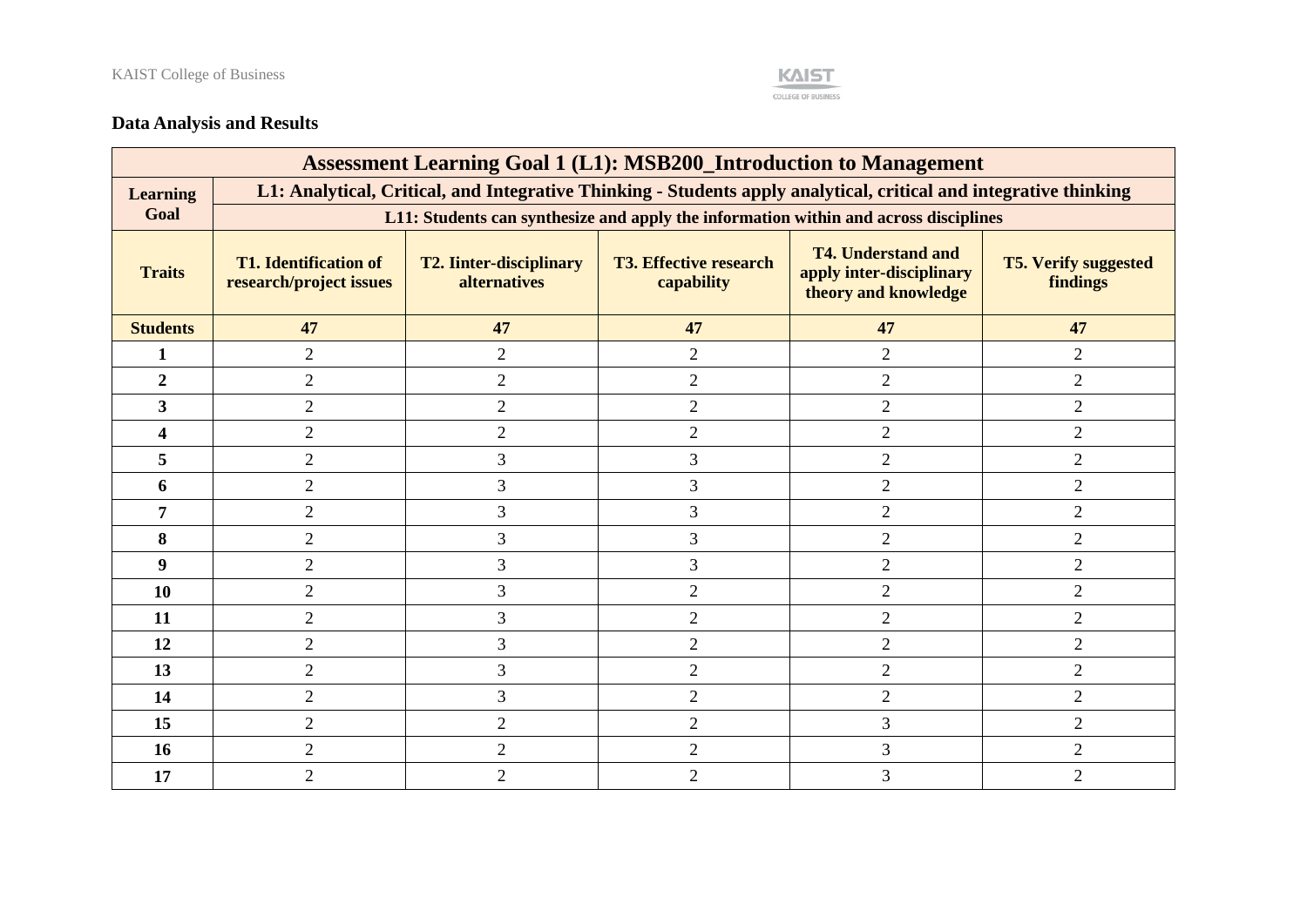

| 18       | $\overline{2}$ | $\overline{2}$ | 2              | $\mathfrak{Z}$              | $\overline{2}$ |
|----------|----------------|----------------|----------------|-----------------------------|----------------|
| 19       | $\overline{2}$ | $\overline{2}$ | $\overline{2}$ | $\mathfrak{Z}$              | $\overline{2}$ |
| 20       | $\overline{2}$ | $\overline{2}$ | $\overline{2}$ | $\mathfrak{Z}$              | $\overline{2}$ |
| 21       | $\overline{3}$ | $\overline{3}$ | $\overline{2}$ | $\overline{c}$              | $\overline{3}$ |
| $\bf 22$ | $\mathfrak{Z}$ | $\mathfrak{Z}$ | $\overline{2}$ | $\overline{2}$              | $\mathfrak{Z}$ |
| 23       | $\mathfrak{Z}$ | $\mathfrak{Z}$ | $\overline{2}$ | $\sqrt{2}$                  | $\mathfrak{Z}$ |
| 24       | $\overline{3}$ | $\overline{3}$ | $\overline{2}$ | $\sqrt{2}$                  | $\overline{3}$ |
| 25       | $\mathfrak{Z}$ | $\mathfrak{Z}$ | $\sqrt{2}$     | $\sqrt{2}$                  | $\mathfrak{Z}$ |
| 26       | $\overline{3}$ | $\mathfrak{Z}$ | $\overline{2}$ | $\overline{2}$              | $\mathfrak{Z}$ |
| 27       | $\overline{3}$ | $\overline{3}$ | $\overline{2}$ | $\mathfrak{Z}$              | $\overline{3}$ |
| 28       | $\overline{3}$ | $\overline{3}$ | $\overline{2}$ | $\overline{3}$              | $\mathfrak{Z}$ |
| 29       | $\overline{3}$ | $\overline{3}$ | $\overline{2}$ | $\mathfrak{Z}$              | $\mathfrak{Z}$ |
| 30       | $\mathfrak{Z}$ | $\mathfrak{Z}$ | $\overline{2}$ | $\mathfrak{Z}$              | $\mathfrak{Z}$ |
| 31       | $\overline{3}$ | $\mathfrak{Z}$ | $\overline{2}$ | $\mathfrak{Z}$              | $\mathfrak{Z}$ |
| 32       | $\mathfrak{Z}$ | $\mathfrak{Z}$ | $\mathfrak{Z}$ | $\mathfrak{Z}$              | $\mathfrak{Z}$ |
| 33       | $\mathfrak{Z}$ | $\mathfrak{Z}$ | $\mathfrak{Z}$ | $\mathfrak{Z}$              | $\mathfrak{Z}$ |
| 34       | $\overline{3}$ | $\mathfrak{Z}$ | 3              | $\mathfrak{Z}$              | $\mathfrak{Z}$ |
| 35       | $\mathfrak{Z}$ | $\mathfrak{Z}$ | $\mathfrak{Z}$ | $\mathfrak{Z}$              | $\mathfrak{Z}$ |
| 36       | $\overline{3}$ | $\overline{3}$ | $\overline{3}$ | $\mathfrak{Z}$              | $\overline{3}$ |
| 37       | $\overline{3}$ | $\overline{2}$ | $\overline{2}$ | $\mathfrak{Z}$              | $\mathfrak{Z}$ |
| 38       | $\overline{3}$ | $\overline{2}$ | $\overline{2}$ | $\mathfrak{Z}$              | $\mathfrak{Z}$ |
| 39       | $\mathfrak{Z}$ | $\overline{c}$ | $\sqrt{2}$     | $\ensuremath{\mathfrak{Z}}$ | $\mathfrak{Z}$ |
| 40       | $\overline{3}$ | $\overline{2}$ | $\overline{2}$ | $\mathfrak{Z}$              | $\mathfrak{Z}$ |
| 41       | $\overline{3}$ | $\overline{2}$ | $\overline{2}$ | $\mathfrak{Z}$              | $\mathfrak{Z}$ |
| 42       | $\mathfrak{Z}$ | $\mathfrak{Z}$ | $\mathfrak{Z}$ | $\sqrt{2}$                  | $\mathfrak{Z}$ |
| 43       | 3              | $\mathfrak{Z}$ | 3              | $\sqrt{2}$                  | $\mathfrak{Z}$ |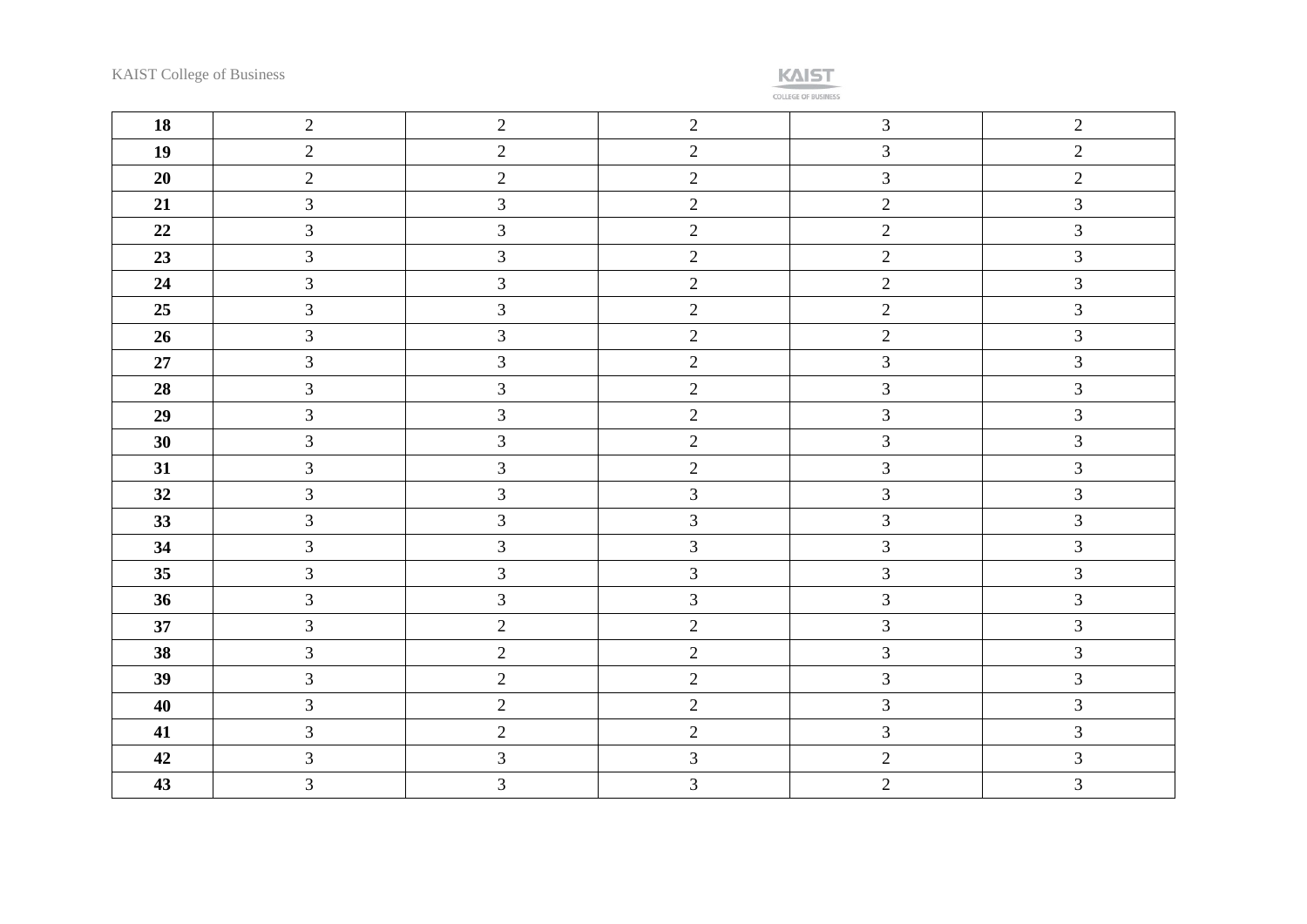

| 44                             | 3                | 3        | 3              | 2                | 3            |
|--------------------------------|------------------|----------|----------------|------------------|--------------|
| 45                             | 3                | 3        | 3              | $\overline{2}$   | 3            |
| 46                             | 3                | 3        | 3              | 2                | 3            |
| 47                             | 3                | 3        | $\mathfrak{Z}$ | $\overline{2}$   | 3            |
| # of 3 point                   | 27               | 32       | <b>16</b>      | 21               | 27           |
| # of 2 point                   | 20               | 15       | 31             | 26               | 20           |
| $#$ of 1 point                 | $\boldsymbol{0}$ | $\bf{0}$ | $\mathbf{0}$   | $\boldsymbol{0}$ | $\mathbf{0}$ |
| <b>Total Score</b>             | 121              | 126      | <b>110</b>     | 115              | 121          |
| <b>Average</b>                 | 2.574            | 2.681    | 2.340          | 2.447            | 2.574        |
| <b>Total</b><br><b>Average</b> | 2.523            |          |                |                  |              |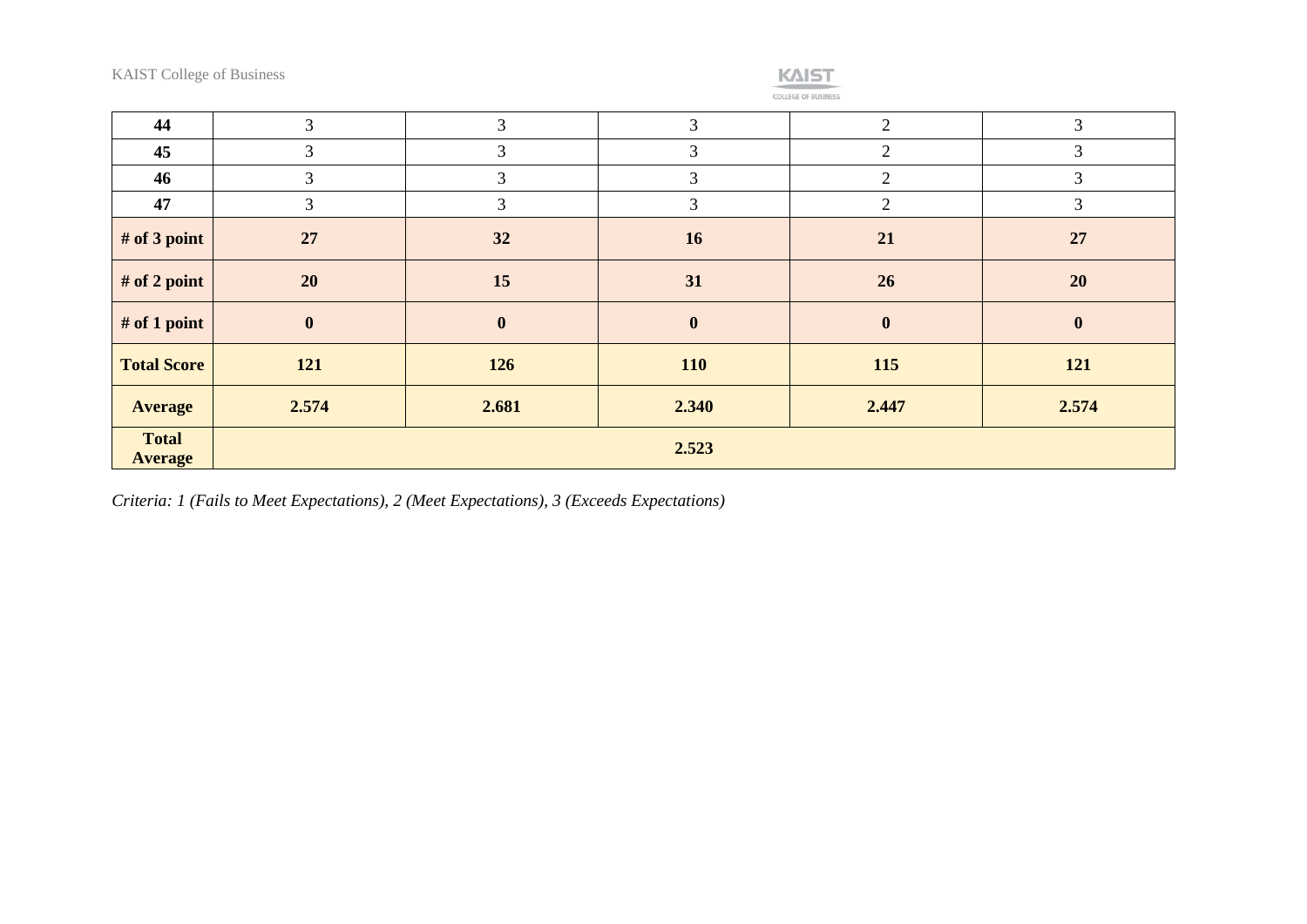

| <b>Assessment Learning Goal 1 (L1): MSB200_Introduction to Management</b> |                                                                                                                   |                                                                                                                              |                                                         |                                   |  |  |  |  |
|---------------------------------------------------------------------------|-------------------------------------------------------------------------------------------------------------------|------------------------------------------------------------------------------------------------------------------------------|---------------------------------------------------------|-----------------------------------|--|--|--|--|
| <b>Learning</b>                                                           | L1: Analytical, Critical, and Integrative Thinking - Students apply analytical, critical and integrative thinking |                                                                                                                              |                                                         |                                   |  |  |  |  |
| Goal                                                                      |                                                                                                                   | L12: Students can formulate, identify and apply an appropriate, qualitative or quantitative methodology for solving problems |                                                         |                                   |  |  |  |  |
| <b>Traits</b>                                                             | <b>T1. Problem finding</b>                                                                                        | <b>T2. Quantitative or qualitative</b><br>techniques                                                                         | <b>T3. Use proper methods and</b><br>tools for analysis | <b>T4. Consistent conclusions</b> |  |  |  |  |
| <b>Students</b>                                                           | 47                                                                                                                | 47                                                                                                                           | 47                                                      | 47                                |  |  |  |  |
| 1                                                                         | $\overline{2}$                                                                                                    | $\overline{2}$                                                                                                               | $\overline{2}$                                          | $\overline{2}$                    |  |  |  |  |
| $\overline{2}$                                                            | $\overline{2}$                                                                                                    | $\overline{2}$                                                                                                               | $\overline{2}$                                          | $\overline{2}$                    |  |  |  |  |
| $\mathbf{3}$                                                              | $\overline{2}$                                                                                                    | $\sqrt{2}$                                                                                                                   | $\overline{2}$                                          | $\overline{c}$                    |  |  |  |  |
| 4                                                                         | $\overline{2}$                                                                                                    | $\overline{2}$                                                                                                               | $\overline{2}$                                          | $\overline{2}$                    |  |  |  |  |
| 5                                                                         | 3                                                                                                                 | $\overline{2}$                                                                                                               | 2                                                       | 3                                 |  |  |  |  |
| 6                                                                         | 3                                                                                                                 | $\overline{2}$                                                                                                               | $\overline{2}$                                          | 3                                 |  |  |  |  |
| 7                                                                         | 3                                                                                                                 | $\overline{2}$                                                                                                               | 2                                                       | 3                                 |  |  |  |  |
| 8                                                                         | 3                                                                                                                 | $\overline{2}$                                                                                                               | $\overline{2}$                                          | 3                                 |  |  |  |  |
| $\boldsymbol{9}$                                                          | 3                                                                                                                 | $\overline{2}$                                                                                                               | $\overline{2}$                                          | 3                                 |  |  |  |  |
| 10                                                                        | $\overline{2}$                                                                                                    | $\overline{2}$                                                                                                               | $\overline{2}$                                          | $\overline{2}$                    |  |  |  |  |
| 11                                                                        | $\overline{2}$                                                                                                    | $\overline{2}$                                                                                                               | $\overline{2}$                                          | $\overline{2}$                    |  |  |  |  |
| 12                                                                        | $\overline{2}$                                                                                                    | $\overline{2}$                                                                                                               | $\overline{2}$                                          | $\overline{2}$                    |  |  |  |  |
| 13                                                                        | $\overline{2}$                                                                                                    | $\overline{2}$                                                                                                               | $\overline{2}$                                          | $\overline{2}$                    |  |  |  |  |
| 14                                                                        | $\overline{2}$                                                                                                    | $\mathbf{2}$                                                                                                                 | $\overline{2}$                                          | $\overline{c}$                    |  |  |  |  |
| 15                                                                        | 3                                                                                                                 | $\overline{2}$                                                                                                               | $\overline{2}$                                          | 3                                 |  |  |  |  |
| 16                                                                        | 3                                                                                                                 | $\overline{2}$                                                                                                               | $\overline{2}$                                          | 3                                 |  |  |  |  |
| 17                                                                        | 3                                                                                                                 | $\overline{2}$                                                                                                               | $\overline{2}$                                          | 3                                 |  |  |  |  |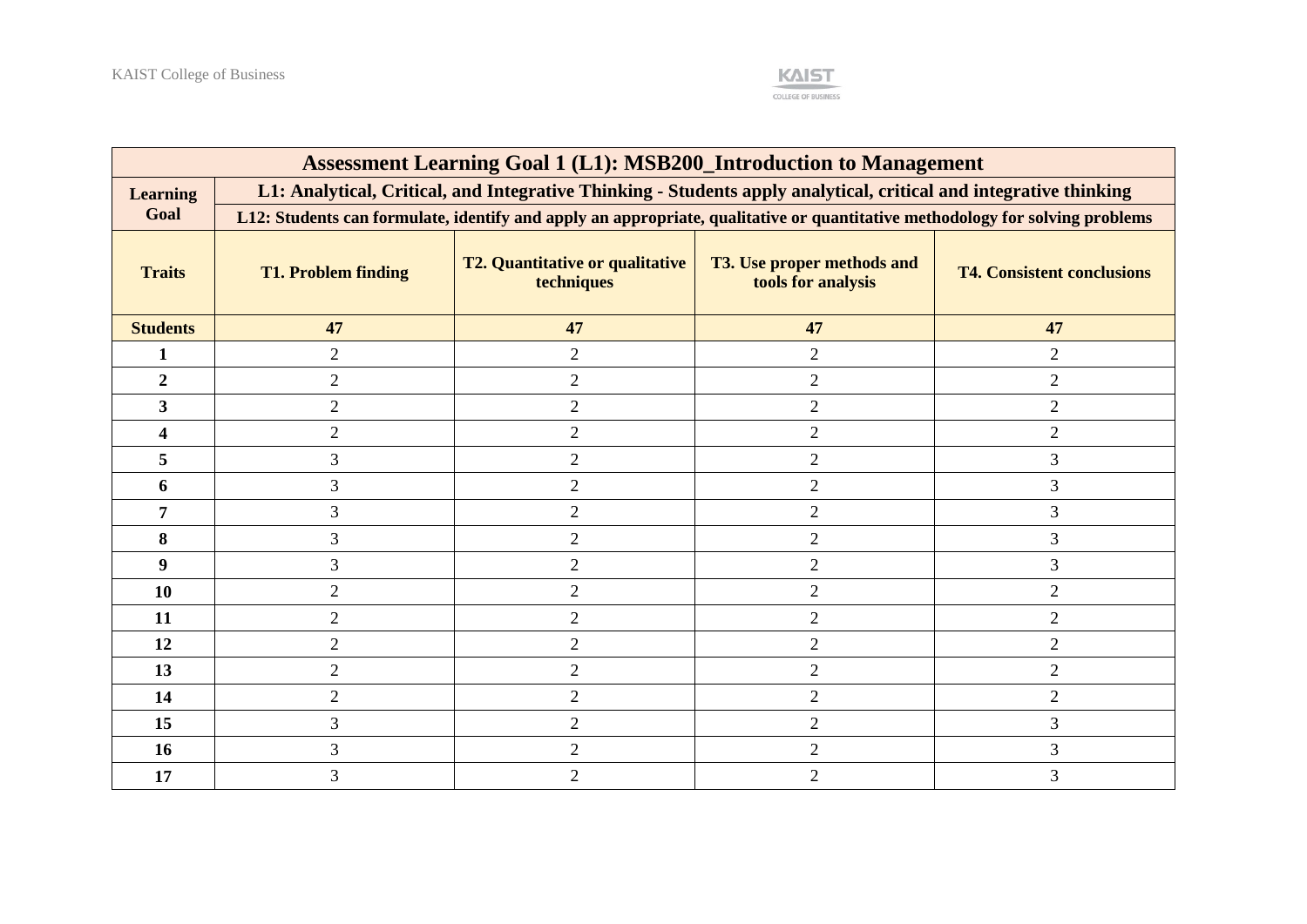**KAIST** 

| 18     | $\overline{3}$ | $\sqrt{2}$     | $\sqrt{2}$     | $\mathfrak{Z}$ |
|--------|----------------|----------------|----------------|----------------|
| 19     | $\mathfrak{Z}$ | $\overline{2}$ | $\overline{2}$ | $\mathfrak{Z}$ |
| 20     | $\overline{3}$ | $\overline{2}$ | $\overline{2}$ | $\mathfrak{Z}$ |
| 21     | $\mathfrak{Z}$ | $\sqrt{2}$     | $\overline{2}$ | $\overline{3}$ |
| 22     | $\overline{3}$ | $\overline{2}$ | $\overline{2}$ | $\mathfrak{Z}$ |
| 23     | $\mathfrak{Z}$ | $\sqrt{2}$     | $\overline{c}$ | $\mathfrak{Z}$ |
| 24     | $\overline{3}$ | $\overline{2}$ | $\overline{2}$ | $\mathfrak{Z}$ |
| 25     | $\mathfrak{Z}$ | $\sqrt{2}$     | $\overline{2}$ | $\mathfrak{Z}$ |
| 26     | $\overline{3}$ | $\sqrt{2}$     | $\overline{2}$ | $\mathfrak{Z}$ |
| $27\,$ | $\mathfrak{Z}$ | $\overline{2}$ | $\sqrt{2}$     | $\mathfrak{Z}$ |
| 28     | $\overline{3}$ | $\sqrt{2}$     | $\overline{2}$ | $\mathfrak{Z}$ |
| 29     | $\overline{3}$ | $\overline{2}$ | $\overline{2}$ | $\mathfrak{Z}$ |
| 30     | $\overline{3}$ | $\overline{2}$ | $\overline{c}$ | $\overline{3}$ |
| 31     | $\overline{3}$ | $\overline{2}$ | $\overline{2}$ | $\mathfrak{Z}$ |
| 32     | $\mathfrak{Z}$ | $\sqrt{2}$     | $\mathfrak{Z}$ | $\overline{3}$ |
| 33     | $\overline{3}$ | $\overline{2}$ | $\mathfrak{Z}$ | $\overline{3}$ |
| 34     | $\mathfrak{Z}$ | $\overline{2}$ | $\mathfrak{Z}$ | $\mathfrak{Z}$ |
| 35     | $\overline{3}$ | $\overline{2}$ | $\mathfrak{Z}$ | $\overline{3}$ |
| 36     | $\overline{3}$ | $\sqrt{2}$     | $\mathfrak{Z}$ | $\overline{3}$ |
| 37     | $\overline{3}$ | $\mathfrak{Z}$ | $\mathfrak{Z}$ | $\overline{3}$ |
| 38     | $\overline{3}$ | $\mathfrak{Z}$ | $\mathfrak{Z}$ | $\overline{3}$ |
| 39     | $\overline{3}$ | $\mathfrak{Z}$ | $\mathfrak{Z}$ | $\mathfrak{Z}$ |
| 40     | $\mathfrak{Z}$ | $\mathfrak{Z}$ | $\mathfrak{Z}$ | $\mathfrak{Z}$ |
| 41     | $\mathfrak{Z}$ | $\mathfrak{Z}$ | $\mathfrak{Z}$ | $\mathfrak{Z}$ |
| 42     | $\mathfrak{Z}$ | $\overline{2}$ | $\sqrt{2}$     | $\mathfrak{Z}$ |
| 43     | $\overline{3}$ | $\overline{2}$ | $\sqrt{2}$     | $\mathfrak{Z}$ |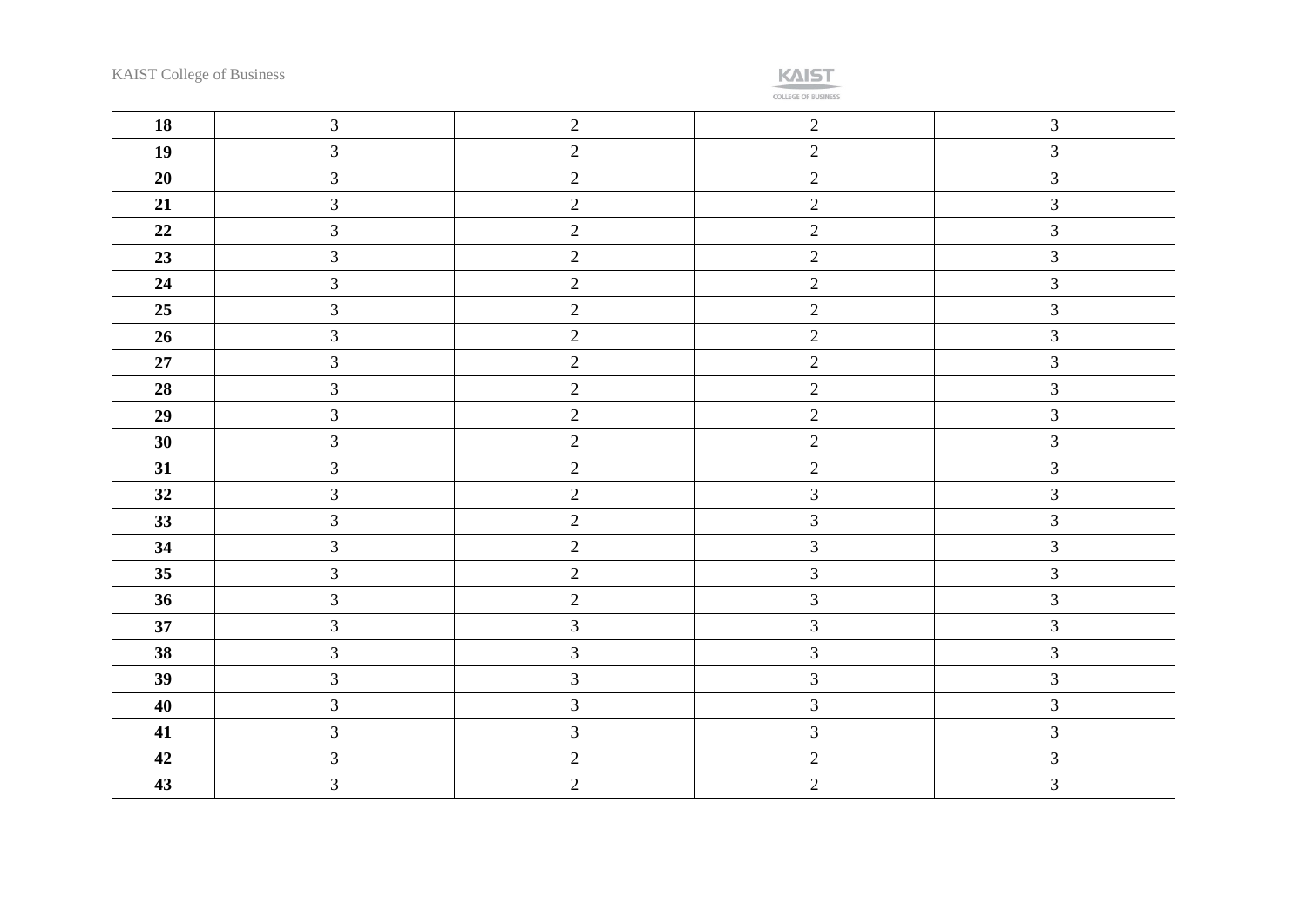

| 44                             | 3              | $\overline{2}$   | $\mathcal{D}_{\mathcal{L}}$ | 3              |  |
|--------------------------------|----------------|------------------|-----------------------------|----------------|--|
| 45                             | 3              | $\overline{2}$   | 2                           | 3              |  |
| 46                             | 3              | $\overline{2}$   | $\overline{2}$              | 3              |  |
| 47                             | 3              | $\overline{2}$   | $\overline{2}$              | $\mathfrak{Z}$ |  |
| # of 3 point                   | 38             | $\overline{5}$   | 10                          | 38             |  |
| # of 2 point                   | 9 <sup>°</sup> | 42               | 37                          | 9              |  |
| # of 1 point                   | $\mathbf{0}$   | $\boldsymbol{0}$ | $\bf{0}$                    | $\bf{0}$       |  |
| <b>Total Score</b>             | 132            | 99               | 104                         | 132            |  |
| <b>Average</b>                 | 2.809          | 2.106            | 2.213                       | 2.809          |  |
| <b>Total</b><br><b>Average</b> | 2.484          |                  |                             |                |  |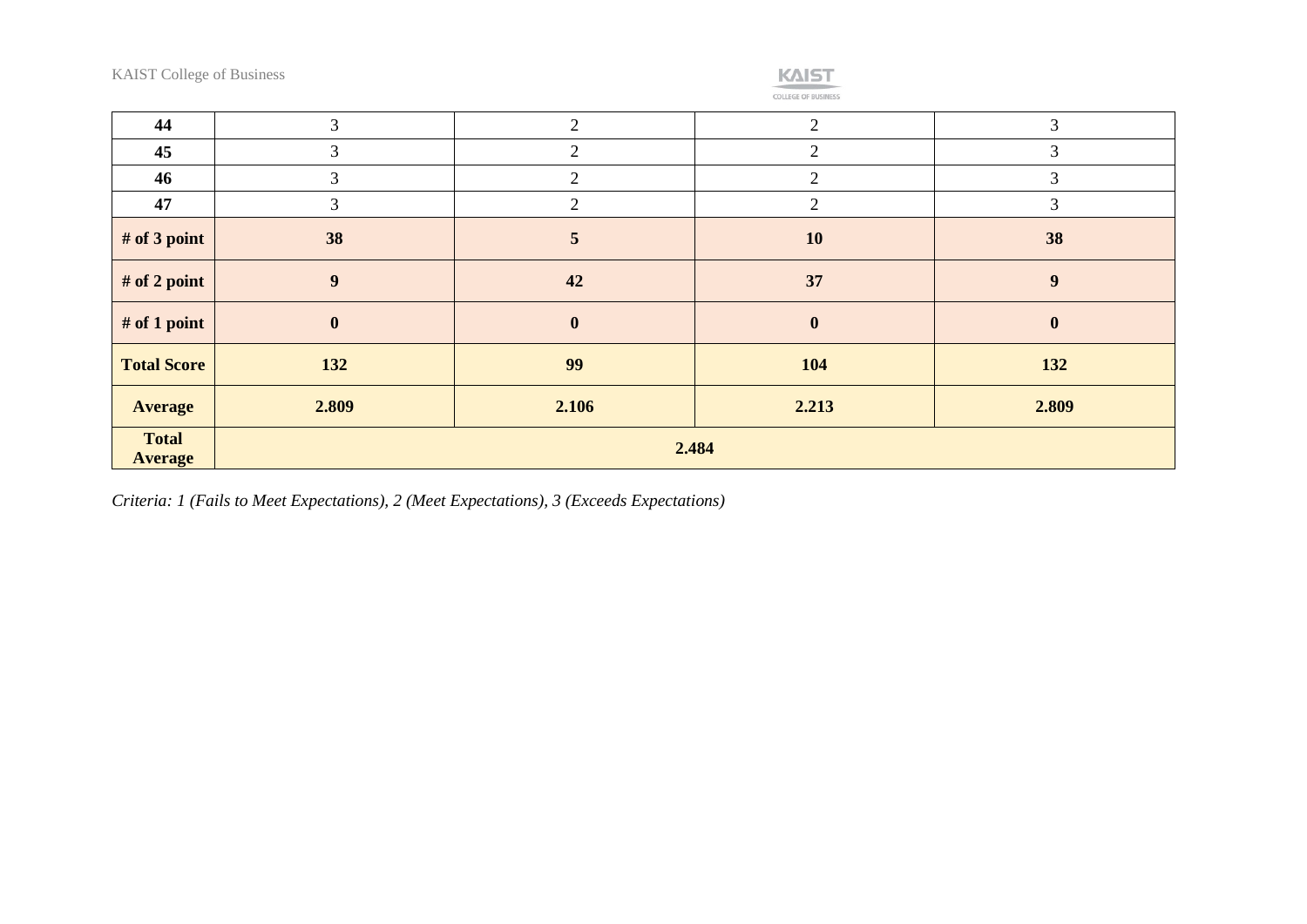

| <b>Assessment Learning Goal 2 (L2): MSB337_Information Technology Management</b> |                                                            |                     |                                                                       |                   |  |  |  |
|----------------------------------------------------------------------------------|------------------------------------------------------------|---------------------|-----------------------------------------------------------------------|-------------------|--|--|--|
|                                                                                  |                                                            |                     | L2: Effective Communication - Students become effective communicators |                   |  |  |  |
| <b>Learning Goal</b>                                                             | L21: Students can produce valid reports written in English |                     |                                                                       |                   |  |  |  |
| <b>Traits</b>                                                                    | T1. Logic & Organization                                   | <b>T2. Language</b> | <b>T3. Spelling and grammar</b>                                       | <b>T4. Format</b> |  |  |  |
| <b>Students</b>                                                                  | 39                                                         | 39                  | 39                                                                    | 39                |  |  |  |
| 1                                                                                | $\overline{2}$                                             | $\overline{2}$      | $\overline{2}$                                                        | $\overline{2}$    |  |  |  |
| $\boldsymbol{2}$                                                                 | 3                                                          | $\overline{2}$      | 3                                                                     | $\overline{2}$    |  |  |  |
| $\overline{\mathbf{3}}$                                                          | 3                                                          | $\overline{2}$      | $\overline{2}$                                                        | $\overline{2}$    |  |  |  |
| 4                                                                                | $\overline{2}$                                             | $\mathbf{2}$        | $\overline{2}$                                                        | $\overline{2}$    |  |  |  |
| 5                                                                                | 3                                                          | 3                   | 3                                                                     | 3                 |  |  |  |
| 6                                                                                | 3                                                          | 3                   | 3                                                                     | 3                 |  |  |  |
| 7                                                                                | $\overline{2}$                                             | $\mathbf{2}$        | $\overline{2}$                                                        | $\overline{2}$    |  |  |  |
| 8                                                                                | 3                                                          | 3                   | 3                                                                     | 3                 |  |  |  |
| 9                                                                                | 3                                                          | 3                   | 3                                                                     | 3                 |  |  |  |
| <b>10</b>                                                                        | 3                                                          | 3                   | 3                                                                     | 3                 |  |  |  |
| 11                                                                               | 3                                                          | $\mathfrak{Z}$      | $\overline{2}$                                                        | 3                 |  |  |  |
| 12                                                                               | 3                                                          | $\mathbf{2}$        | $\overline{2}$                                                        | 3                 |  |  |  |
| 13                                                                               | 3                                                          | 3                   | 3                                                                     | 3                 |  |  |  |
| 14                                                                               | 3                                                          | $\mathbf{2}$        | $\overline{2}$                                                        | 3                 |  |  |  |
| 15                                                                               | 3                                                          | $\overline{2}$      | $\overline{2}$                                                        | $\overline{2}$    |  |  |  |
| 16                                                                               | $\overline{2}$                                             | 3                   | 3                                                                     | $\overline{2}$    |  |  |  |
| 17                                                                               | 3                                                          | $\overline{2}$      | $\overline{2}$                                                        | $\overline{2}$    |  |  |  |
| 18                                                                               | 3                                                          | 3                   | 3                                                                     | 3                 |  |  |  |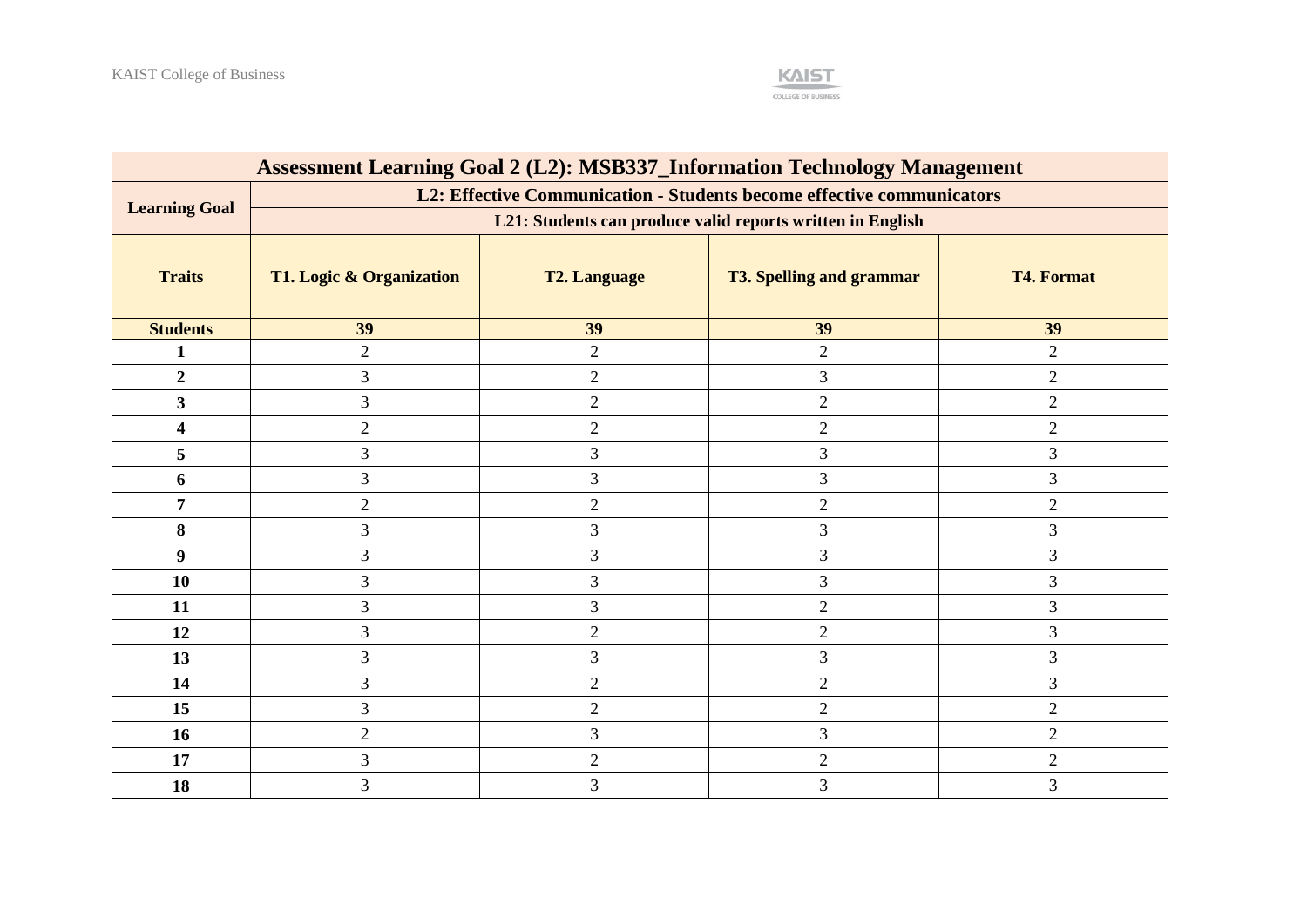

| 19                   | $\overline{2}$ | $\sqrt{2}$     | $\sqrt{2}$     | $\sqrt{2}$     |
|----------------------|----------------|----------------|----------------|----------------|
| 20                   | $\sqrt{2}$     | $\overline{2}$ | $\overline{2}$ | $\sqrt{2}$     |
| 21                   | 3              | $\mathfrak{Z}$ | $\overline{2}$ | $\mathfrak{Z}$ |
| 22                   | $\overline{2}$ | $\overline{2}$ | $\overline{2}$ | $\sqrt{2}$     |
| 23                   | $\overline{3}$ | $\overline{3}$ | $\overline{3}$ | $\overline{3}$ |
| 24                   | $\mathfrak{Z}$ | $\mathfrak{Z}$ | $\mathfrak{Z}$ | 3              |
| 25                   | $\overline{3}$ | $\mathfrak{Z}$ | $\overline{c}$ | $\mathfrak{Z}$ |
| 26                   | $\overline{3}$ | $\overline{2}$ | $\overline{c}$ | $\sqrt{2}$     |
| 27                   | $\overline{3}$ | $\overline{2}$ | $\overline{2}$ | 3              |
| 28                   | $\overline{3}$ | $\overline{3}$ | $\overline{3}$ | $\overline{3}$ |
| 29                   | $\overline{3}$ | $\mathfrak{Z}$ | 3              | $\mathfrak{Z}$ |
| 30                   | $\mathfrak{Z}$ | $\overline{3}$ | $\mathfrak{Z}$ | $\mathfrak{Z}$ |
| 31                   | $\sqrt{2}$     | $\sqrt{2}$     | $\overline{2}$ | $\sqrt{2}$     |
| 32                   | $\mathfrak{Z}$ | $\mathfrak{Z}$ | $\overline{2}$ | 3              |
| 33                   | $\overline{3}$ | $\overline{3}$ | $\overline{3}$ | $\mathfrak{Z}$ |
| 34                   | $\overline{3}$ | $\mathfrak{Z}$ | $\overline{2}$ | $\mathfrak{Z}$ |
| 35                   | 3              | $\sqrt{2}$     | $\overline{2}$ | $\overline{2}$ |
| 36                   | $\overline{3}$ | $\mathfrak{Z}$ | $\overline{3}$ | 3              |
| 37                   | $\overline{2}$ | $\sqrt{2}$     | $\overline{2}$ | $\sqrt{2}$     |
| 38                   | $\overline{2}$ | $\overline{2}$ | $\overline{c}$ | $\overline{2}$ |
| 39                   | $\overline{2}$ | $\mathbf{1}$   | $\mathbf{1}$   | $\overline{2}$ |
| # of 3 point         | 28             | 20             | 16             | 22             |
| # of 2 point         | 11             | 18             | 22             | 17             |
| # of 1 point         | $\mathbf{0}$   | $\mathbf{1}$   | $\mathbf{1}$   | $\bf{0}$       |
| <b>Total Score</b>   | 106            | 97             | 93             | <b>100</b>     |
| <b>Average</b>       | 2.718          | 2.487          | 2.385          | 2.564          |
| <b>Total Average</b> | 2.538          |                |                |                |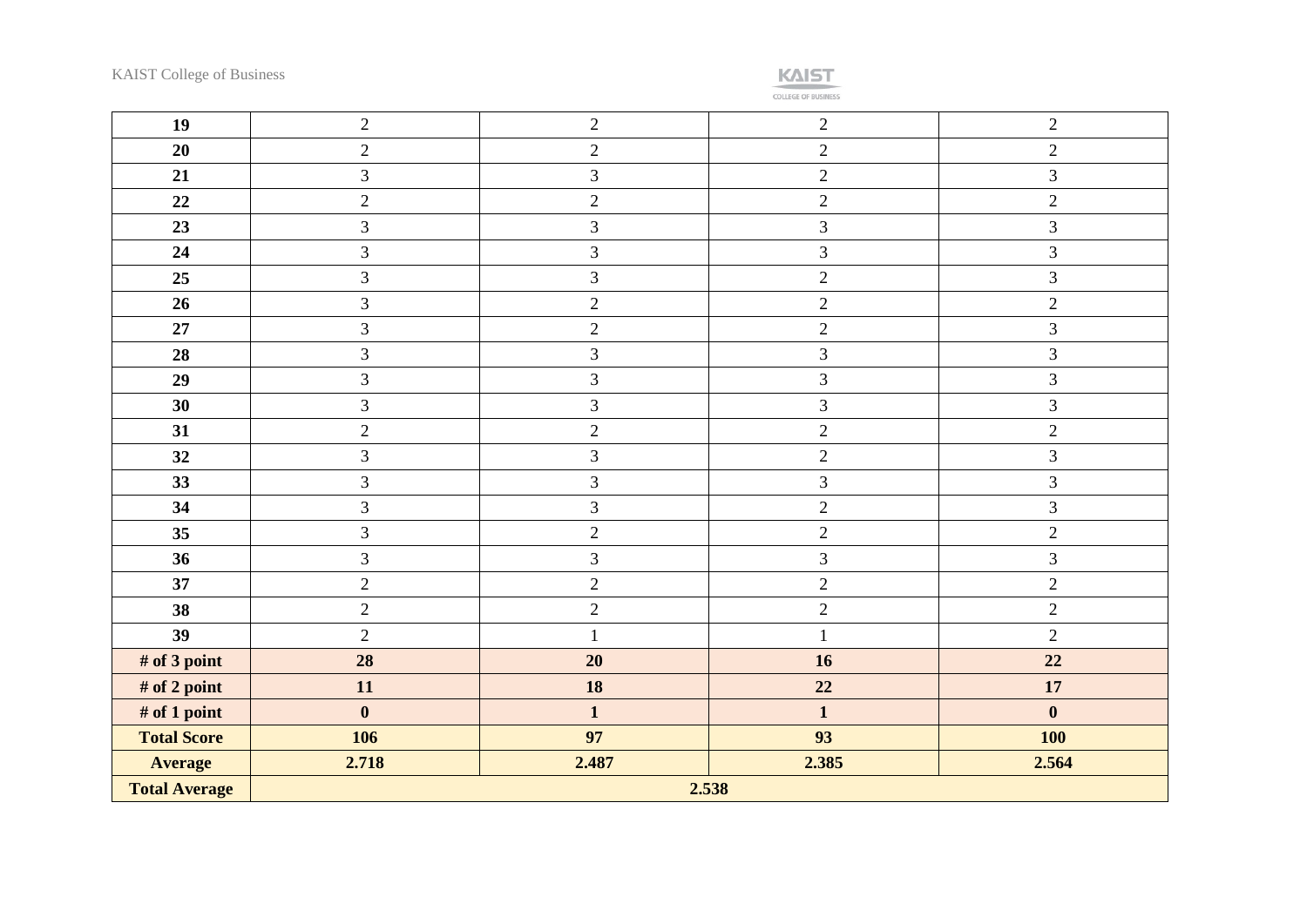#### **KAIST** COLLEGE OF BUSINESS

| <b>Assessment Learning Goal 2 (L2): MSB337_Information Technology Management</b> |                                                                       |                              |                                      |                                                                     |                                              |                                           |  |  |
|----------------------------------------------------------------------------------|-----------------------------------------------------------------------|------------------------------|--------------------------------------|---------------------------------------------------------------------|----------------------------------------------|-------------------------------------------|--|--|
| <b>Learning</b>                                                                  | L2: Effective Communication - Students become effective communicators |                              |                                      |                                                                     |                                              |                                           |  |  |
| Goal                                                                             |                                                                       |                              |                                      | L22: Students can efficiently present and deliver ideas effectively |                                              |                                           |  |  |
| <b>Traits</b>                                                                    | <b>T1. Organization</b>                                               | <b>T2. Quality of slides</b> | <b>T3. Voice quality</b><br>and pace | <b>T4. Professionalism</b>                                          | T5. Use of<br>media/rapport with<br>audience | <b>T6. Ability to</b><br>answer questions |  |  |
| <b>Students</b>                                                                  | 39                                                                    | 39                           | 39                                   | 39                                                                  | 39                                           | 39                                        |  |  |
| 1                                                                                | 3                                                                     | $\overline{2}$               | $\overline{2}$                       | $\overline{2}$                                                      | $\overline{2}$                               |                                           |  |  |
| $\overline{2}$                                                                   | 3                                                                     | 3                            | $\overline{2}$                       | $\overline{3}$                                                      | 3                                            | $\overline{2}$                            |  |  |
| 3                                                                                | $\overline{2}$                                                        | $\mathbf{2}$                 | $\overline{2}$                       | $\overline{2}$                                                      | $\overline{2}$                               | $\overline{2}$                            |  |  |
| 4                                                                                | $\overline{2}$                                                        | $\overline{2}$               | $\overline{2}$                       | $\overline{2}$                                                      | $\overline{2}$                               | $\overline{2}$                            |  |  |
| 5                                                                                | 3                                                                     | 3                            | 3                                    | $\overline{2}$                                                      | 3                                            | 3                                         |  |  |
| 6                                                                                | $\overline{2}$                                                        | 3                            | $\overline{3}$                       | 3                                                                   | $\overline{3}$                               | 3                                         |  |  |
| 7                                                                                | 3                                                                     | $\overline{2}$               | $\overline{2}$                       | $\overline{2}$                                                      | $\overline{2}$                               | $\overline{2}$                            |  |  |
| 8                                                                                | 3                                                                     | 3                            | $\overline{2}$                       | $\overline{2}$                                                      | 3                                            | 3                                         |  |  |
| 9                                                                                | 3                                                                     | 3                            | $\overline{2}$                       | 3                                                                   | $\overline{2}$                               | $\overline{2}$                            |  |  |
| 10                                                                               | 3                                                                     | $\mathfrak{2}$               | $\overline{2}$                       | 3                                                                   | $\overline{2}$                               | 3                                         |  |  |
| 11                                                                               | 3                                                                     | 3                            | $\overline{2}$                       | $\overline{3}$                                                      | $\overline{2}$                               | 3                                         |  |  |
| 12                                                                               | 3                                                                     | $\overline{2}$               | 3                                    | $\overline{2}$                                                      | 3                                            | 3                                         |  |  |
| 13                                                                               | 3                                                                     | 3                            | $\overline{3}$                       | 3                                                                   | 3                                            | 3                                         |  |  |
| 14                                                                               | 3                                                                     | 3                            | $\overline{2}$                       | 3                                                                   | 3                                            | 3                                         |  |  |
| 15                                                                               | $\overline{2}$                                                        | 3                            | $\overline{2}$                       | $\overline{2}$                                                      | 3                                            | 3                                         |  |  |
| 16                                                                               | 3                                                                     | 3                            | 2                                    | $\overline{2}$                                                      | $\overline{3}$                               | 3                                         |  |  |
| 17                                                                               | $\overline{2}$                                                        | $\overline{2}$               | $\overline{2}$                       | $\overline{2}$                                                      | $\overline{2}$                               | 2                                         |  |  |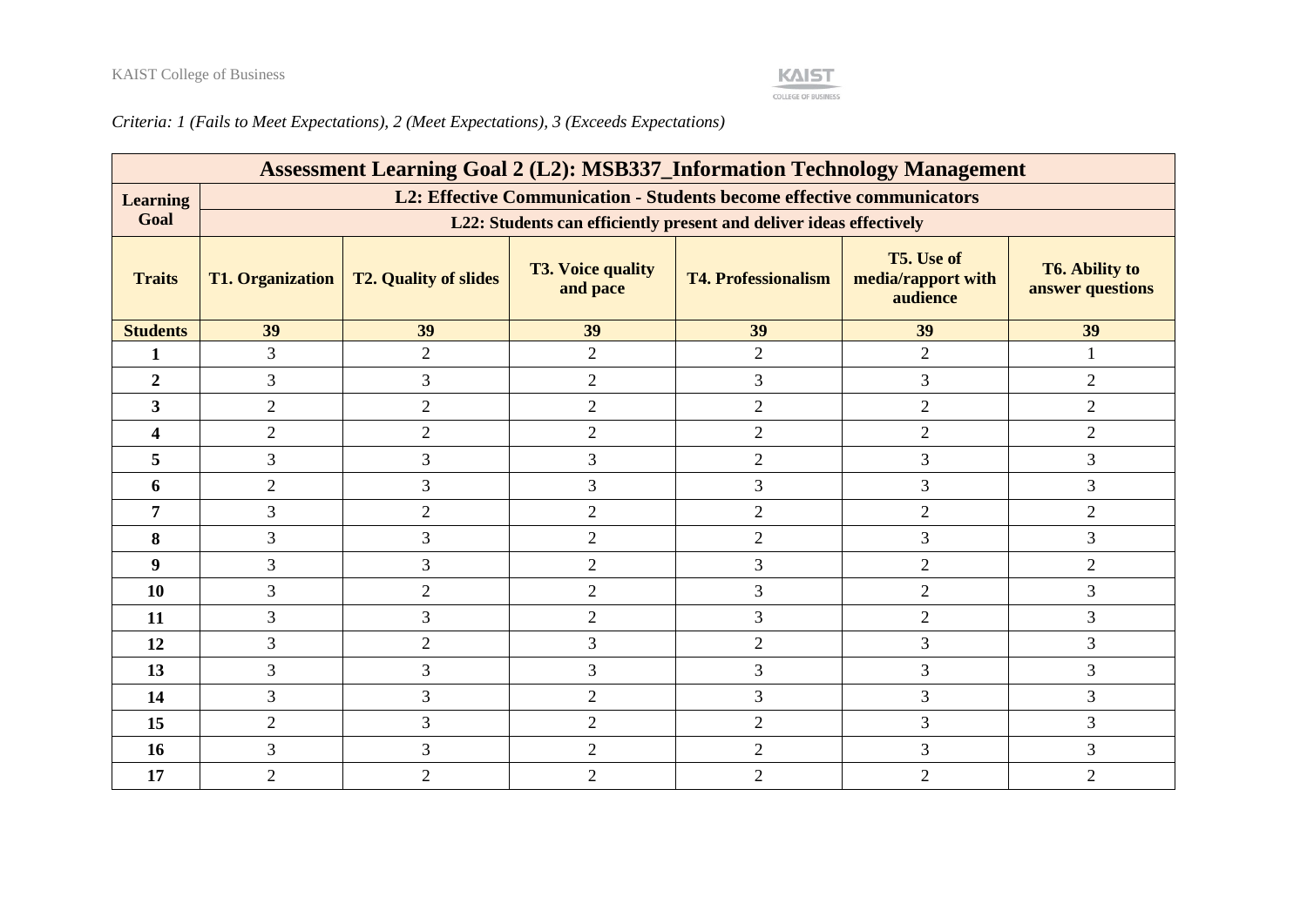

| 18                | $\mathfrak{Z}$ | $\mathfrak{Z}$ | $\mathfrak{Z}$ | $\mathfrak{Z}$ | $\overline{3}$ | $\overline{3}$ |
|-------------------|----------------|----------------|----------------|----------------|----------------|----------------|
| 19                | $\overline{2}$ | $\overline{2}$ | $\overline{2}$ | $\overline{2}$ | $\overline{2}$ | $\overline{2}$ |
| 20                | $\overline{2}$ | $\overline{c}$ | $\overline{2}$ | $\overline{2}$ | $\overline{2}$ | $\overline{2}$ |
| 21                | $\overline{3}$ | $\overline{3}$ | $\overline{3}$ | $\mathfrak{Z}$ | $\overline{3}$ | $\overline{3}$ |
| 22                | $\overline{2}$ | $\sqrt{2}$     | $\overline{2}$ | $\sqrt{2}$     | $\sqrt{2}$     | $\overline{2}$ |
| 23                | $\mathfrak{Z}$ | $\overline{c}$ | $\mathfrak{Z}$ | $\sqrt{2}$     | 3              | $\mathfrak{Z}$ |
| 24                | $\mathfrak{Z}$ | $\overline{c}$ | $\overline{3}$ | $\mathfrak{Z}$ | $\mathfrak{Z}$ | $\mathfrak{Z}$ |
| 25                | $\overline{3}$ | $\overline{3}$ | $\overline{2}$ | $\mathfrak{Z}$ | 3              | $\overline{3}$ |
| 26                | $\overline{2}$ | $\mathfrak{Z}$ | $\mathfrak{Z}$ | $\sqrt{2}$     | $\sqrt{2}$     | $\overline{2}$ |
| 27                | $\overline{2}$ | $\overline{2}$ | $\overline{2}$ | $\overline{2}$ | $\overline{2}$ | $\overline{2}$ |
| 28                | $\overline{3}$ | $\overline{3}$ | $\overline{2}$ | $\mathfrak{Z}$ | $\mathfrak{Z}$ | $\overline{2}$ |
| 29                | $\overline{3}$ | $\overline{3}$ | $\overline{3}$ | $\mathfrak{Z}$ | 3              | $\overline{3}$ |
| 30                | $\overline{3}$ | $\mathfrak{Z}$ | $\overline{3}$ | $\mathfrak{Z}$ | 3              | $\overline{2}$ |
| 31                | $\overline{2}$ | $\overline{c}$ | $\overline{2}$ | $\mathbf{1}$   | $\overline{2}$ | $\overline{2}$ |
| 32                | $\overline{3}$ | $\overline{3}$ | $\overline{3}$ | $\mathfrak{Z}$ | 3              | $\overline{2}$ |
| 33                | $\overline{3}$ | $\overline{3}$ | $\overline{3}$ | 3              | $\overline{3}$ | $\overline{2}$ |
| 34                | 3              | 3              | $\overline{3}$ | $\mathfrak{Z}$ | $\overline{3}$ | $\overline{3}$ |
| 35                | $\overline{2}$ | $\overline{3}$ | $\overline{2}$ | $\mathfrak{Z}$ | $\overline{2}$ | $\overline{2}$ |
| 36                | $\overline{3}$ | $\overline{3}$ | $\overline{2}$ | $\overline{2}$ | $\overline{3}$ | $\overline{3}$ |
| 37                | $\overline{2}$ | $\overline{2}$ | $\overline{2}$ | $\overline{2}$ | $\overline{2}$ | $\overline{2}$ |
| 38                | $\overline{2}$ | $\overline{c}$ | $\overline{2}$ | $\sqrt{2}$     | $\overline{2}$ | $\overline{2}$ |
| 39                | $\overline{2}$ | $\overline{2}$ | $\mathbf{1}$   | $\mathbf{1}$   | $\overline{2}$ | $\mathbf{1}$   |
| # of $3$<br>point | 24             | 22             | 14             | 18             | 21             | 18             |
| # of $2$<br>point | 15             | $17\,$         | 24             | 19             | 18             | 19             |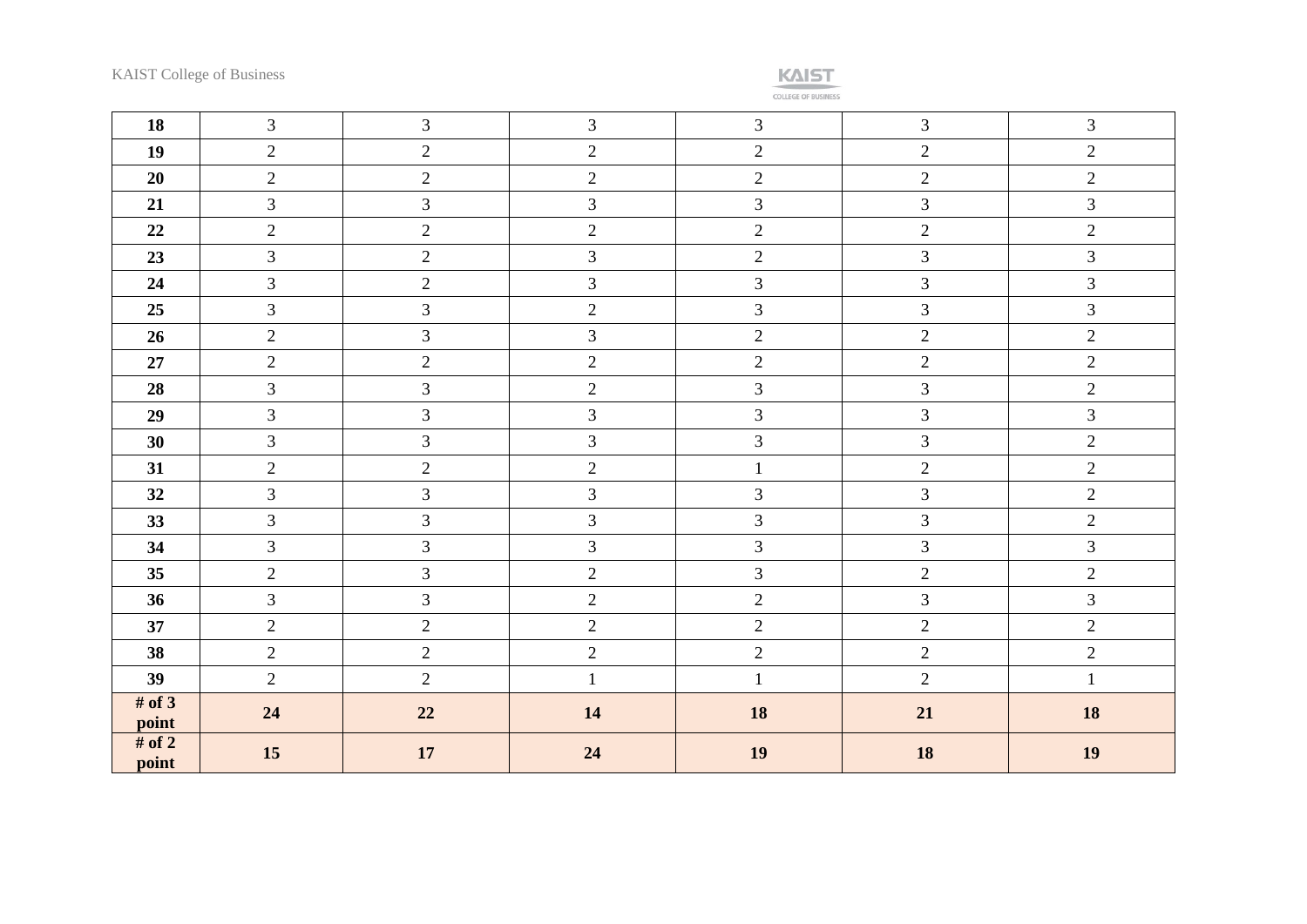**KAIST** COLLEGE OF BUSINESS

| # of $1$<br>point            | $\bf{0}$ | $\bf{0}$   |       | $\epsilon$ | $\bf{0}$ |       |
|------------------------------|----------|------------|-------|------------|----------|-------|
| <b>Total</b><br><b>Score</b> | 102      | <b>100</b> | 91    | 94         | 99       | 94    |
| <b>Average</b>               | 2.615    | 2.564      | 2.333 | 2.410      | 2.538    | 2.410 |
| <b>Total</b>                 | 2.479    |            |       |            |          |       |
| <b>Average</b>               |          |            |       |            |          |       |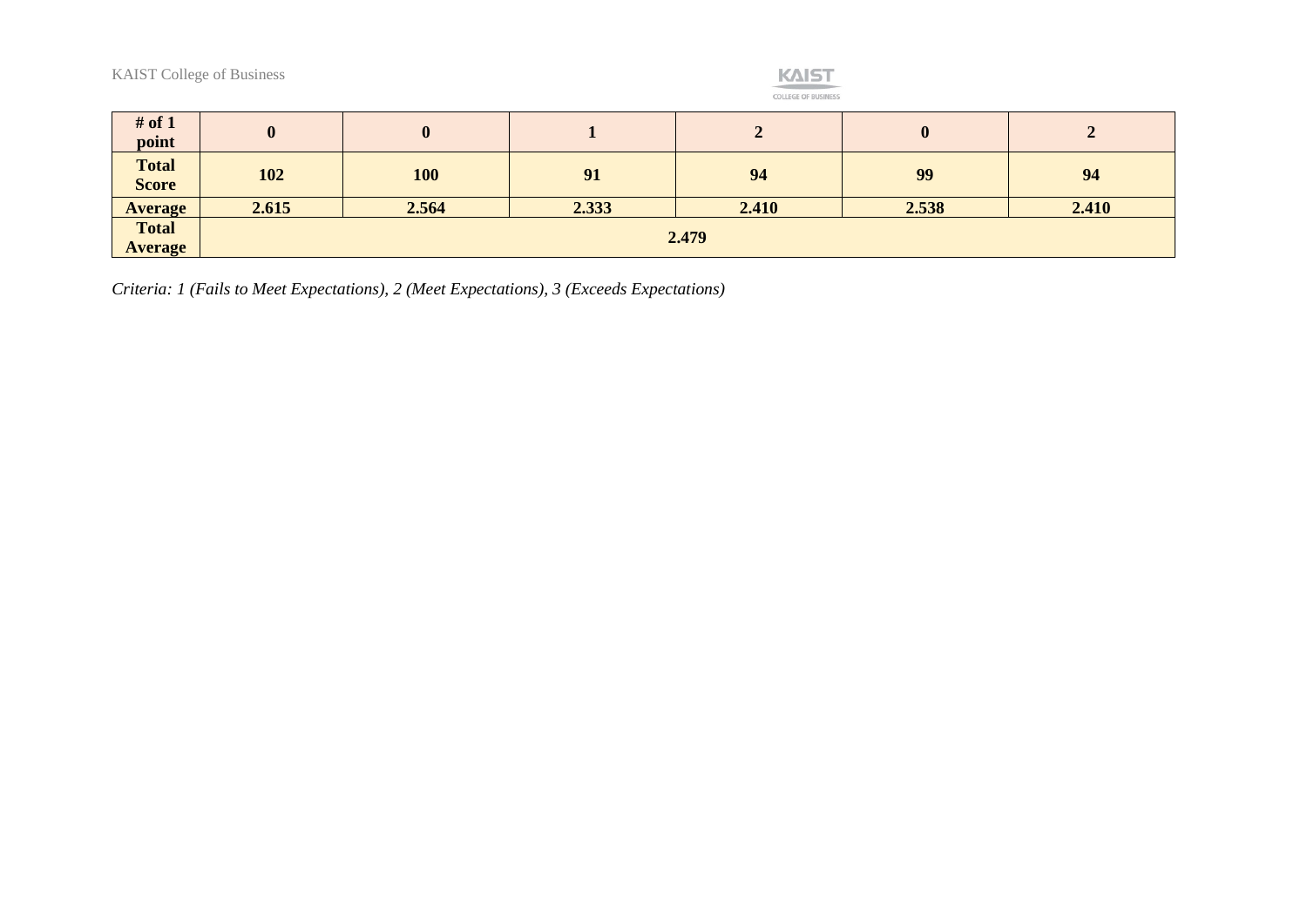

| <b>Assessment Learning Goal 3 (L3): MSB 238_Organizational Behavior</b> |                                                                           |                                                                                   |                          |  |  |  |  |
|-------------------------------------------------------------------------|---------------------------------------------------------------------------|-----------------------------------------------------------------------------------|--------------------------|--|--|--|--|
| <b>Learning</b>                                                         | L3: Effective Leadership - Students will have effective leadership skills |                                                                                   |                          |  |  |  |  |
| Goal                                                                    |                                                                           | L31: Students will demonstrate characteristics that contribute to effective teams |                          |  |  |  |  |
| <b>Traits</b>                                                           | <b>T1. Commitment</b>                                                     | T2. Balance between task and<br>interpersonal relations                           | <b>T3. Contributions</b> |  |  |  |  |
| <b>Students</b>                                                         | 53                                                                        | 53                                                                                | 53                       |  |  |  |  |
| $\mathbf{1}$                                                            | 3                                                                         | 3                                                                                 | $\overline{3}$           |  |  |  |  |
| $\boldsymbol{2}$                                                        | 3                                                                         | $\overline{c}$                                                                    | 3                        |  |  |  |  |
| $\mathbf{3}$                                                            | 3                                                                         | 3                                                                                 | 3                        |  |  |  |  |
| 4                                                                       | 3                                                                         | $\overline{2}$                                                                    | 3                        |  |  |  |  |
| 5                                                                       | $\overline{2}$                                                            | $\overline{2}$                                                                    | 3                        |  |  |  |  |
| 6                                                                       | 3                                                                         | 3                                                                                 | 3                        |  |  |  |  |
| 7                                                                       | 3                                                                         | $\overline{2}$                                                                    | 3                        |  |  |  |  |
| 8                                                                       | 3                                                                         | 3                                                                                 | 3                        |  |  |  |  |
| 9                                                                       | 3                                                                         | 3                                                                                 | $\overline{3}$           |  |  |  |  |
| 10                                                                      | 3                                                                         | 3                                                                                 | $\overline{3}$           |  |  |  |  |
| 11                                                                      | 3                                                                         | $\overline{2}$                                                                    | $\overline{2}$           |  |  |  |  |
| 12                                                                      | 3                                                                         | 3                                                                                 | 3                        |  |  |  |  |
| 13                                                                      | 3                                                                         | 3                                                                                 | 3                        |  |  |  |  |
| 14                                                                      | $\overline{2}$                                                            | 3                                                                                 | 3                        |  |  |  |  |
| 15                                                                      | $\overline{2}$                                                            | 3                                                                                 | 3                        |  |  |  |  |
| 16                                                                      | 3                                                                         | 3                                                                                 | 3                        |  |  |  |  |
| 17                                                                      | 3                                                                         | $\overline{2}$                                                                    | 3                        |  |  |  |  |
| 18                                                                      | 3                                                                         | 3                                                                                 | 3                        |  |  |  |  |
| 19                                                                      | 3                                                                         | 3                                                                                 | $\overline{2}$           |  |  |  |  |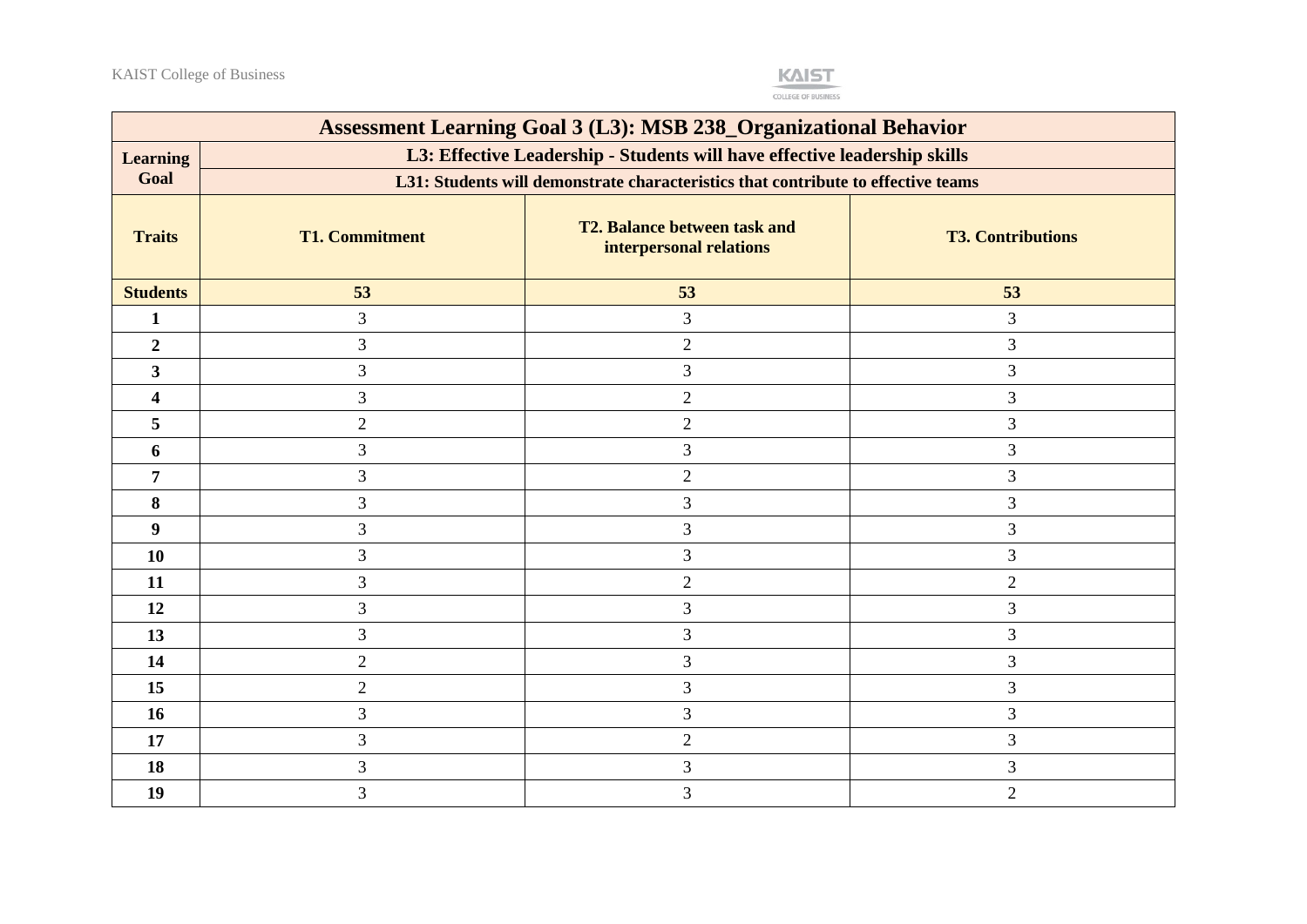

| 20 | $\mathfrak{Z}$ | $\mathfrak{Z}$ | $\mathfrak{Z}$ |
|----|----------------|----------------|----------------|
| 21 | $\mathfrak{Z}$ | 2              | $\overline{2}$ |
| 22 | $\overline{2}$ | $\overline{2}$ | $\overline{3}$ |
| 23 | $\mathfrak{Z}$ | $\mathfrak{Z}$ | $\overline{3}$ |
| 24 | $\mathfrak{Z}$ | $\overline{2}$ | $\overline{2}$ |
| 25 | $\overline{3}$ | $\mathfrak{Z}$ | $\mathfrak{Z}$ |
| 26 | $\mathfrak{Z}$ | $\overline{3}$ | $\mathfrak{Z}$ |
| 27 | $\mathfrak{Z}$ | $\sqrt{2}$     | $\overline{3}$ |
| 28 | $\overline{2}$ | $\mathfrak{Z}$ | $\mathfrak{Z}$ |
| 29 | $\mathfrak{Z}$ | $\mathfrak{Z}$ | $\mathfrak{Z}$ |
| 30 | $\mathfrak{Z}$ | $\mathfrak{Z}$ | $\mathfrak{Z}$ |
| 31 | $\overline{3}$ | $\overline{3}$ | $\overline{3}$ |
| 32 | $\mathfrak{Z}$ | $\mathfrak{Z}$ | $\overline{3}$ |
| 33 | $\overline{3}$ | $\overline{2}$ | $\mathfrak{Z}$ |
| 34 | $\mathfrak{Z}$ | $\mathfrak{Z}$ | $\mathfrak{Z}$ |
| 35 | $\mathfrak{Z}$ | $\mathfrak{Z}$ | $\mathfrak{Z}$ |
| 36 | $\mathfrak{Z}$ | $\mathfrak{Z}$ | $\mathfrak{Z}$ |
| 37 | $\mathfrak{Z}$ | $\mathfrak{Z}$ | $\mathfrak{Z}$ |
| 38 | $\overline{3}$ | $\mathfrak{Z}$ | $\overline{3}$ |
| 39 | $\overline{3}$ | $\overline{3}$ | $\mathfrak{Z}$ |
| 40 | $\mathfrak{Z}$ | $\mathfrak{Z}$ | $\mathfrak{Z}$ |
| 41 | $\overline{3}$ | $\overline{2}$ | $\overline{2}$ |
| 42 | $\mathfrak{Z}$ | $\mathfrak{Z}$ | $\mathfrak{Z}$ |
| 43 | $\mathfrak{Z}$ | $\mathfrak{Z}$ | $\mathfrak{Z}$ |
| 44 | $\mathfrak{Z}$ | $\overline{2}$ | $\mathfrak{Z}$ |
| 45 | $\mathfrak{Z}$ | $\mathfrak{Z}$ | $\overline{3}$ |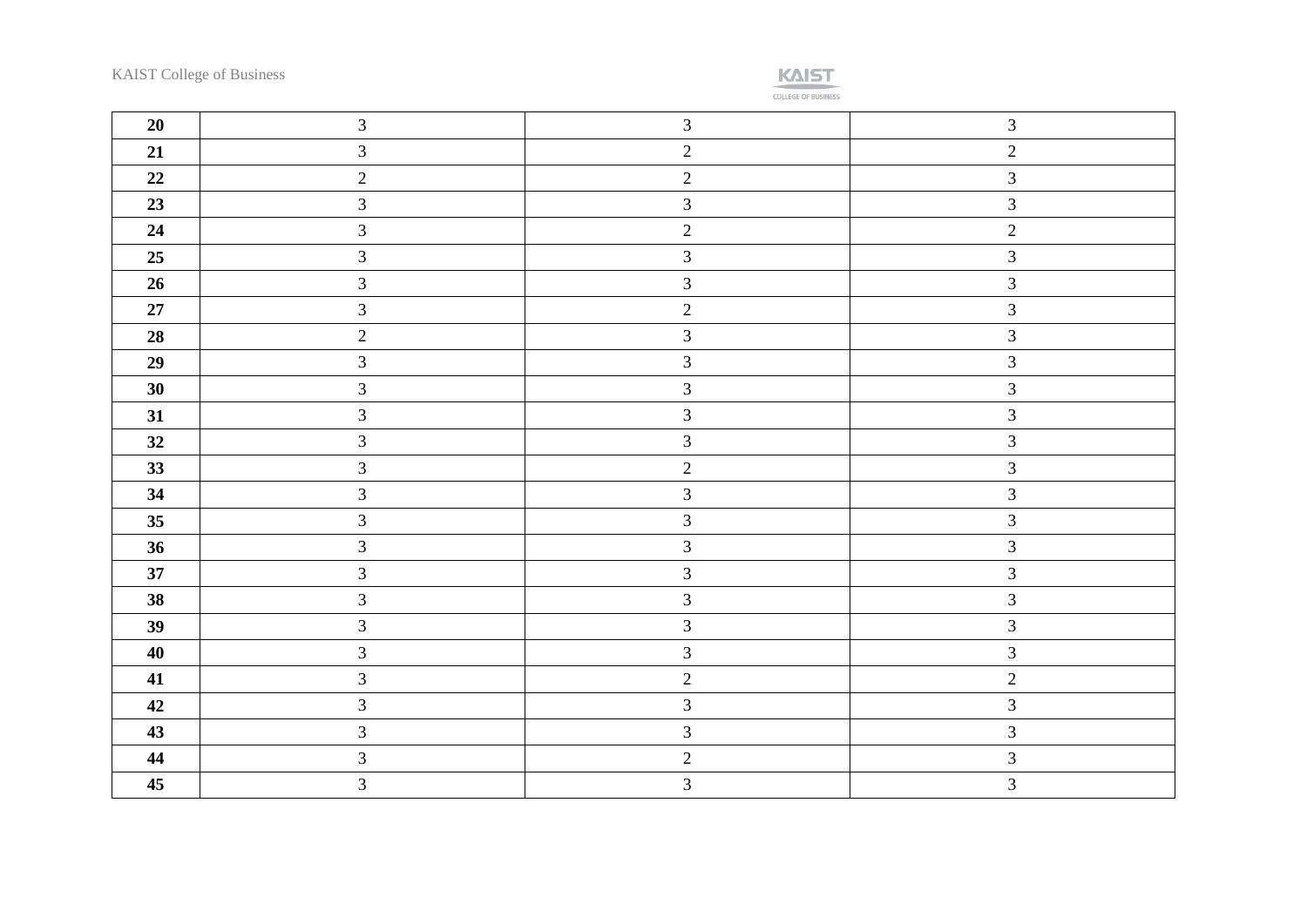

| 46                             | $\mathfrak{Z}$ | 3                | $\mathfrak{Z}$   |
|--------------------------------|----------------|------------------|------------------|
| 47                             | 3              | $\overline{2}$   | 3                |
| 48                             | 3              | $\overline{3}$   | 3                |
| 49                             | 3              | 3                | 3                |
| 50                             | 3              | $\mathbf{2}$     | 3                |
| 51                             | 3              | 3                | 3                |
| 52                             | 3              | 3                | 3                |
| 53                             | $\mathfrak{Z}$ | 3                | $\mathfrak{Z}$   |
| # of $3$<br>point              | 48             | 38               | 48               |
| # of $2$<br>point              | 5              | 15               | 5                |
| # of $1$<br>point              | $\mathbf{0}$   | $\boldsymbol{0}$ | $\boldsymbol{0}$ |
| <b>Total</b><br><b>Score</b>   | 154            | 144              | 154              |
| <b>Average</b>                 | 2.906          | 2.717            | 2.906            |
| <b>Total</b><br><b>Average</b> | 2.843          |                  |                  |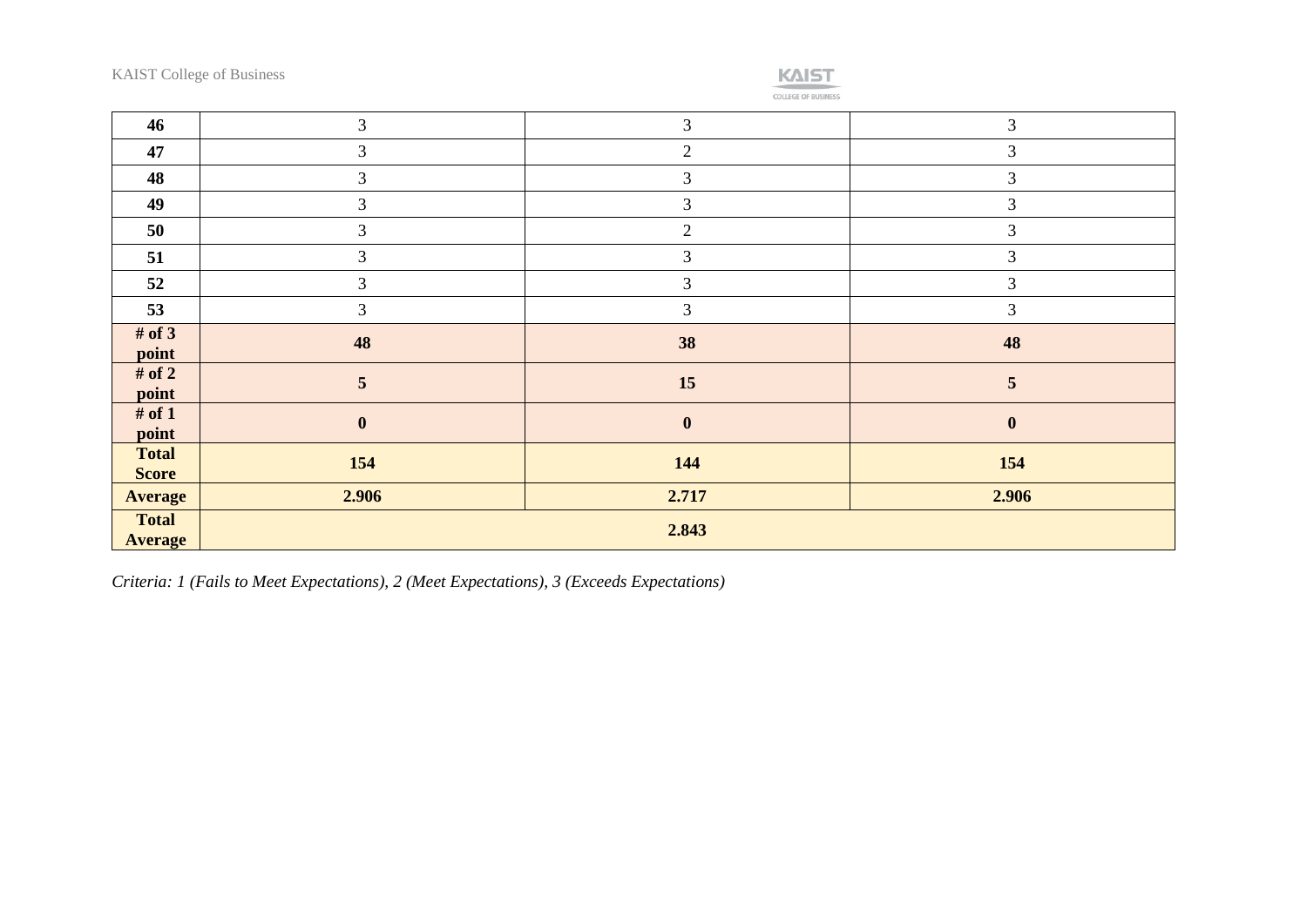

| <b>Assessment Learning Goal 3 (L3): MSB 238_Organizational Behavior</b> |                                                                           |                                     |                           |  |  |  |  |
|-------------------------------------------------------------------------|---------------------------------------------------------------------------|-------------------------------------|---------------------------|--|--|--|--|
| <b>Learning</b>                                                         | L3: Effective Leadership - Students will have effective leadership skills |                                     |                           |  |  |  |  |
| Goal                                                                    | L32: Students employ leadership and collaborative skills                  |                                     |                           |  |  |  |  |
| <b>Traits</b>                                                           | <b>T1. Sharing vision</b>                                                 | <b>T2. Facilitate communication</b> | <b>T3. Stays on track</b> |  |  |  |  |
| <b>Students</b>                                                         | 53                                                                        | 53                                  | 53                        |  |  |  |  |
| 1                                                                       | 3                                                                         | $\overline{2}$                      | 3                         |  |  |  |  |
| $\boldsymbol{2}$                                                        | $\mathfrak{Z}$                                                            | 3                                   | $\overline{2}$            |  |  |  |  |
| $\overline{\mathbf{3}}$                                                 | $\mathfrak{Z}$                                                            | 3                                   | 3                         |  |  |  |  |
| 4                                                                       | 3                                                                         | 3                                   | $\overline{2}$            |  |  |  |  |
| 5                                                                       | 3                                                                         | $\overline{2}$                      | 3                         |  |  |  |  |
| 6                                                                       | 3                                                                         | 3                                   | 3                         |  |  |  |  |
| 7                                                                       | $\mathbf{2}$                                                              | $\overline{2}$                      | 3                         |  |  |  |  |
| 8                                                                       | $\mathfrak{Z}$                                                            | $\overline{3}$                      | 3                         |  |  |  |  |
| $\boldsymbol{9}$                                                        | 3                                                                         | 3                                   | 3                         |  |  |  |  |
| 10                                                                      | 3                                                                         | $\overline{2}$                      | 3                         |  |  |  |  |
| 11                                                                      | $\mathfrak{Z}$                                                            | 3                                   | $\mathbf{2}$              |  |  |  |  |
| 12                                                                      | 3                                                                         | $\mathfrak{Z}$                      | 3                         |  |  |  |  |
| 13                                                                      | $\mathfrak{Z}$                                                            | $\overline{2}$                      | $\overline{2}$            |  |  |  |  |
| 14                                                                      | 3                                                                         | 3                                   | 3                         |  |  |  |  |
| 15                                                                      | 3                                                                         | 3                                   | 3                         |  |  |  |  |
| 16                                                                      | 3                                                                         | $\overline{3}$                      | 3                         |  |  |  |  |
| 17                                                                      | 3                                                                         | $\overline{2}$                      | $\mathbf{2}$              |  |  |  |  |
| 18                                                                      | 3                                                                         | 3                                   | 3                         |  |  |  |  |
| 19                                                                      | $\overline{3}$                                                            | $\overline{2}$                      | 3                         |  |  |  |  |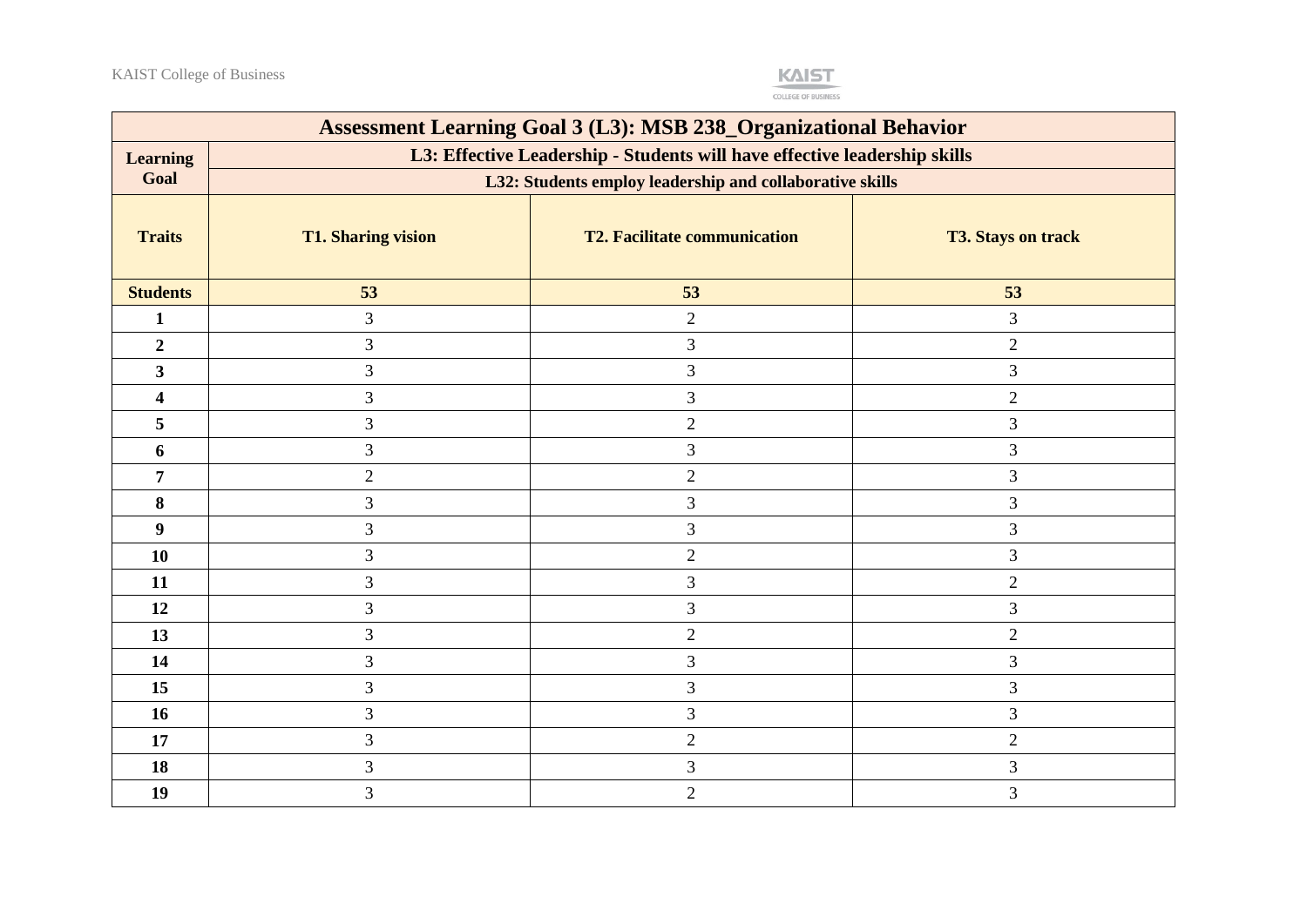

| 20     | $\mathfrak{Z}$          | $\mathfrak{Z}$ | $\mathfrak{Z}$ |
|--------|-------------------------|----------------|----------------|
| 21     | $\overline{3}$          | $\mathfrak{Z}$ | $\overline{2}$ |
| 22     | $\overline{3}$          | $\overline{3}$ | $\mathfrak{Z}$ |
| 23     | $\overline{3}$          | $\mathfrak{Z}$ | $\mathfrak{Z}$ |
| 24     | $\mathfrak{Z}$          | $\overline{3}$ | $\mathfrak{Z}$ |
| 25     | $\overline{3}$          | $\overline{3}$ | $\overline{3}$ |
| 26     | $\mathfrak{Z}$          | $\mathfrak{Z}$ | $\mathfrak{Z}$ |
| $27\,$ | $\overline{2}$          | $\overline{3}$ | $\overline{2}$ |
| 28     | $\overline{3}$          | $\mathfrak{Z}$ | $\overline{2}$ |
| 29     | $\overline{2}$          | $\mathfrak{Z}$ | $\mathfrak{Z}$ |
| 30     | $\overline{3}$          | $\mathfrak{Z}$ | $\mathfrak{Z}$ |
| 31     | $\overline{3}$          | $\overline{3}$ | $\mathfrak{Z}$ |
| 32     | $\overline{3}$          | $\overline{2}$ | $\overline{3}$ |
| 33     | $\mathfrak{Z}$          | $\mathfrak{Z}$ | $\mathfrak{Z}$ |
| 34     | $\mathfrak{Z}$          | $\overline{3}$ | $\overline{3}$ |
| 35     | $\overline{\mathbf{3}}$ | $\mathfrak{Z}$ | $\overline{2}$ |
| 36     | $\overline{3}$          | $\mathfrak{Z}$ | $\mathfrak{Z}$ |
| 37     | $\overline{3}$          | $\overline{2}$ | $\mathfrak{Z}$ |
| 38     | $\overline{3}$          | $\overline{3}$ | $\overline{3}$ |
| 39     | $\overline{3}$          | $\overline{3}$ | $\mathfrak{Z}$ |
| 40     | $\mathfrak{Z}$          | $\overline{3}$ | $\mathfrak{Z}$ |
| 41     | $\overline{3}$          | $\mathfrak{Z}$ | $\overline{3}$ |
| 42     | $\overline{3}$          | $\overline{2}$ | $\overline{2}$ |
| 43     | $\overline{3}$          | $\mathfrak{Z}$ | $\mathfrak{Z}$ |
| 44     | $\overline{2}$          | $\overline{2}$ | $\mathfrak{Z}$ |
| 45     | $\overline{3}$          | $\mathfrak{Z}$ | $\mathfrak{Z}$ |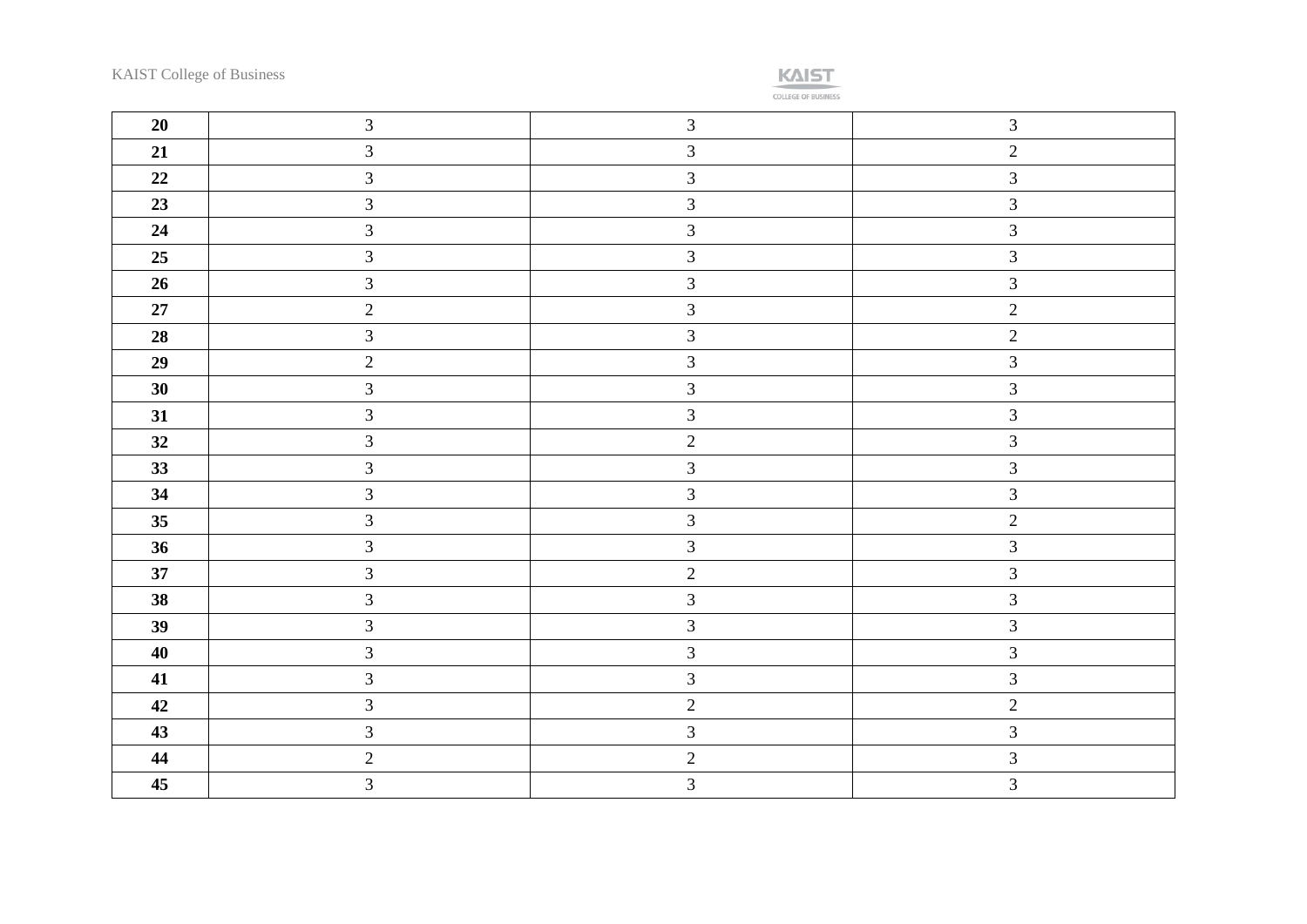

|        |  |  | <b>RUSIN-</b> |  |
|--------|--|--|---------------|--|
| ______ |  |  |               |  |

| 46                           | $\mathfrak{Z}$          | 2              | $\overline{2}$ |
|------------------------------|-------------------------|----------------|----------------|
| 47                           | $\mathfrak{Z}$          | $\overline{3}$ | 3              |
| 48                           | $\mathfrak{Z}$          | $\mathfrak{Z}$ | $\mathfrak{Z}$ |
| 49                           | 3                       | $\mathfrak{Z}$ | $\overline{3}$ |
| 50                           | $\overline{3}$          | $\overline{3}$ | $\overline{3}$ |
| 51                           | 3                       | 3              | 3              |
| 52                           | $\mathfrak{Z}$          | 3              | 3              |
| 53                           | 3                       | 3              | $\mathfrak{Z}$ |
| # of $3$<br>point            | 49                      | 41             | 42             |
| # of $2$<br>point            | $\overline{\mathbf{4}}$ | 12             | 11             |
| # of $1$<br>point            | $\boldsymbol{0}$        | $\mathbf{0}$   | $\mathbf{0}$   |
| <b>Total</b><br><b>Score</b> | 155                     | 147            | 148            |
| <b>Average</b>               | 2.925                   | 2.774          | 2.792          |
| <b>Total</b>                 |                         | 2.830          |                |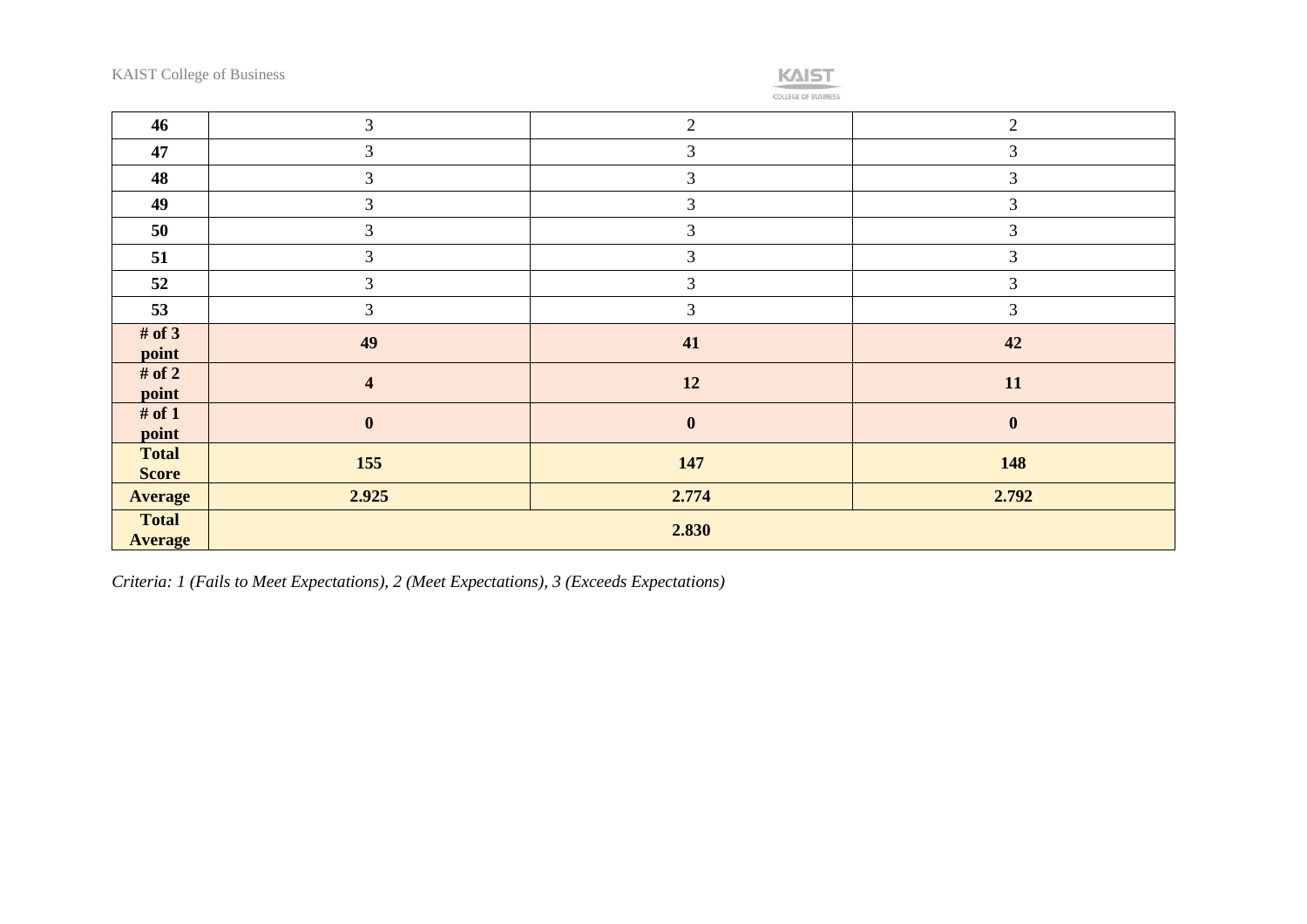

| <b>Assessment Learning Goal 4 (L4): MSB 204_Technology Management</b> |                                                                                                                                                               |                                  |                                            |  |  |  |  |
|-----------------------------------------------------------------------|---------------------------------------------------------------------------------------------------------------------------------------------------------------|----------------------------------|--------------------------------------------|--|--|--|--|
| <b>Learning</b>                                                       | L4: Global Business Understanding - Students acquire global business understanding<br>L41: Students will be able to identify relevant global issues and trend |                                  |                                            |  |  |  |  |
| Goal                                                                  |                                                                                                                                                               |                                  |                                            |  |  |  |  |
| <b>Traits</b>                                                         | T1. Identification of global issues                                                                                                                           | T2. Understand the global issues | <b>T3. Understand cultural differences</b> |  |  |  |  |
| <b>Students</b>                                                       | 34                                                                                                                                                            | 34                               | 34                                         |  |  |  |  |
| 1                                                                     | 3                                                                                                                                                             | $\sqrt{2}$                       | $\overline{2}$                             |  |  |  |  |
| $\boldsymbol{2}$                                                      | $\overline{2}$                                                                                                                                                | $\mathfrak{Z}$                   | 3                                          |  |  |  |  |
| $\mathbf{3}$                                                          | $\overline{2}$                                                                                                                                                | 3                                | $\overline{2}$                             |  |  |  |  |
| $\overline{\mathbf{4}}$                                               | $\overline{2}$                                                                                                                                                | $\mathbf{2}$                     | $\overline{2}$                             |  |  |  |  |
| 5                                                                     | $\overline{2}$                                                                                                                                                | $\mathfrak{Z}$                   | 3                                          |  |  |  |  |
| 6                                                                     | $\overline{2}$                                                                                                                                                | $\overline{2}$                   | 3                                          |  |  |  |  |
| $\overline{7}$                                                        | 3                                                                                                                                                             | $\mathfrak{Z}$                   | 3                                          |  |  |  |  |
| 8                                                                     | $\overline{3}$                                                                                                                                                | 3                                | 3                                          |  |  |  |  |
| $\boldsymbol{9}$                                                      | 3                                                                                                                                                             | 3                                | 3                                          |  |  |  |  |
| 10                                                                    | $\overline{2}$                                                                                                                                                | $\overline{2}$                   | 3                                          |  |  |  |  |
| 11                                                                    | $\overline{2}$                                                                                                                                                | $\overline{2}$                   | 3                                          |  |  |  |  |
| 12                                                                    |                                                                                                                                                               | $\overline{2}$                   | 3                                          |  |  |  |  |
| 13                                                                    | $\overline{2}$                                                                                                                                                | 3                                | 3                                          |  |  |  |  |
| 14                                                                    | $\overline{2}$                                                                                                                                                | $\sqrt{2}$                       | 3                                          |  |  |  |  |
| 15                                                                    | $\overline{2}$                                                                                                                                                | $\boldsymbol{2}$                 | 3                                          |  |  |  |  |
| 16                                                                    | 3                                                                                                                                                             | 3                                | 3                                          |  |  |  |  |
| 17                                                                    | $\overline{2}$                                                                                                                                                | $\mathfrak{Z}$                   | 3                                          |  |  |  |  |
| 18                                                                    | $\overline{2}$                                                                                                                                                | $\mathfrak{Z}$                   | 3                                          |  |  |  |  |
| 19                                                                    | $\overline{2}$                                                                                                                                                | 3                                | $\overline{2}$                             |  |  |  |  |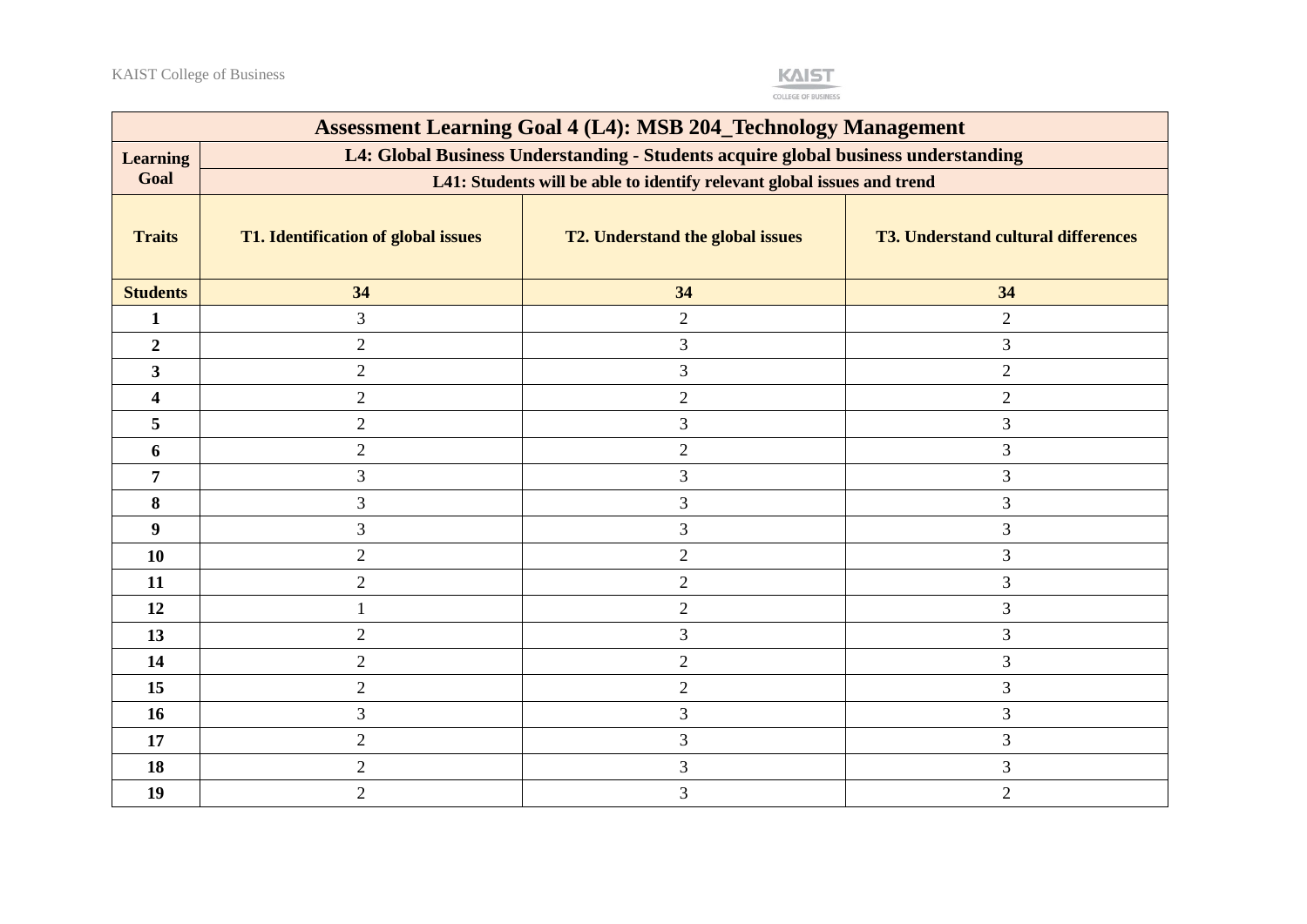

COLLEGE OF BUSINESS

| 20                             | $\sqrt{2}$              | $\overline{2}$ | $\mathfrak{Z}$   |
|--------------------------------|-------------------------|----------------|------------------|
| 21                             | $\overline{3}$          | $\overline{3}$ | $\mathfrak{Z}$   |
| 22                             | $\mathbf{1}$            | $\mathbf{1}$   | $\mathfrak{Z}$   |
| 23                             | $\mathbf{1}$            | $\,1\,$        | $\mathfrak{Z}$   |
| 24                             | $\mathbf{1}$            | $\mathbf{1}$   | $\mathfrak{Z}$   |
| 25                             | $\overline{3}$          | $\sqrt{2}$     | $\sqrt{2}$       |
| 26                             | $\overline{2}$          | $\overline{2}$ | $\overline{2}$   |
| 27                             | $\mathfrak{Z}$          | $\mathfrak{Z}$ | $\mathfrak{Z}$   |
| 28                             | $\overline{2}$          | $\overline{2}$ | $\overline{3}$   |
| 29                             | $\overline{2}$          | $\mathfrak{Z}$ | $\mathfrak{Z}$   |
| 30                             | $\overline{3}$          | $\mathfrak{Z}$ | $\mathfrak{Z}$   |
| 31                             | $\mathfrak{Z}$          | $\sqrt{3}$     | $\mathfrak{Z}$   |
| 32                             | $\overline{3}$          | $\mathfrak{Z}$ | $\mathfrak{Z}$   |
| 33                             | $\mathfrak{Z}$          | $\mathfrak{Z}$ | $\mathfrak{Z}$   |
| 34                             | $\mathfrak{Z}$          | $\mathfrak{Z}$ | $\overline{3}$   |
| # of $3$<br>point              | 13                      | 19             | 28               |
| # of $2$<br>point              | $17\,$                  | 12             | $\boldsymbol{6}$ |
| # of $1$<br>point              | $\overline{\mathbf{4}}$ | $\mathbf{3}$   | $\boldsymbol{0}$ |
| <b>Total</b><br><b>Score</b>   | $77\,$                  | 84             | 96               |
| <b>Average</b>                 | 2.265                   | 2.471          | 2.824            |
| <b>Total</b><br><b>Average</b> | 2.520                   |                |                  |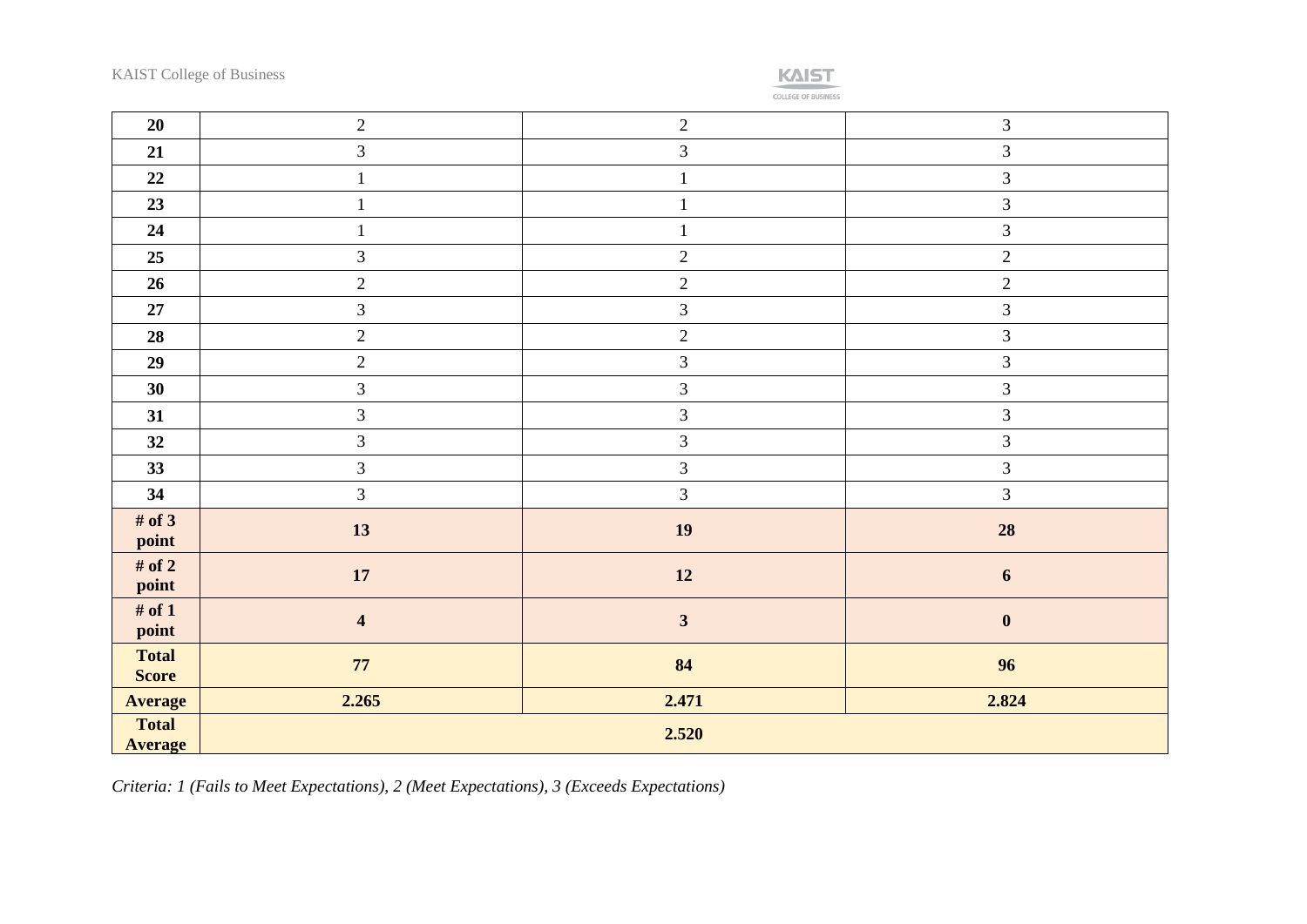

| <b>Assessment Learning Goal 4 (L4): MSB 204_Technology Management</b> |                                                                                                                            |                                                                       |  |  |
|-----------------------------------------------------------------------|----------------------------------------------------------------------------------------------------------------------------|-----------------------------------------------------------------------|--|--|
| <b>Learning</b>                                                       | L4: Global Business Understanding - Students acquire global business understanding                                         |                                                                       |  |  |
| Goal                                                                  | L42: Students will be able to understand the impact of the global environments on business and technology issues and trend |                                                                       |  |  |
| <b>Traits</b>                                                         | T1. Knowledge of global issues in Business/Economic &<br><b>Technology</b>                                                 | T2. Understand the impact of global business and technology<br>issues |  |  |
| <b>Students</b>                                                       | 34                                                                                                                         | 34                                                                    |  |  |
| $\mathbf{1}$                                                          | $\mathbf{2}$                                                                                                               | $\overline{2}$                                                        |  |  |
| $\boldsymbol{2}$                                                      | 3                                                                                                                          | 3                                                                     |  |  |
| 3                                                                     | $\overline{2}$                                                                                                             | $\overline{2}$                                                        |  |  |
| 4                                                                     | $\overline{2}$                                                                                                             | $\overline{2}$                                                        |  |  |
| 5                                                                     | $\overline{2}$                                                                                                             | $\sqrt{2}$                                                            |  |  |
| 6                                                                     | $\overline{2}$                                                                                                             | $\overline{2}$                                                        |  |  |
| 7                                                                     | 3                                                                                                                          | $\overline{2}$                                                        |  |  |
| $\bf{8}$                                                              | $\overline{2}$                                                                                                             | $\overline{2}$                                                        |  |  |
| $\boldsymbol{9}$                                                      | 3                                                                                                                          | 3                                                                     |  |  |
| 10                                                                    | $\overline{2}$                                                                                                             | $\mathbf{1}$                                                          |  |  |
| 11                                                                    | $\mathbf{1}$                                                                                                               | $\mathbf{1}$                                                          |  |  |
| 12                                                                    | 1                                                                                                                          |                                                                       |  |  |
| 13                                                                    | $\overline{2}$                                                                                                             | $\overline{2}$                                                        |  |  |
| 14                                                                    | $\overline{2}$                                                                                                             |                                                                       |  |  |
| 15                                                                    | $\overline{2}$                                                                                                             | 1                                                                     |  |  |
| 16                                                                    | 3                                                                                                                          | $\overline{2}$                                                        |  |  |
| 17                                                                    | $\overline{2}$                                                                                                             | $\mathbf{2}$                                                          |  |  |
| 18                                                                    | $\overline{2}$                                                                                                             | 3                                                                     |  |  |
| 19                                                                    | $\overline{2}$                                                                                                             | $\overline{2}$                                                        |  |  |